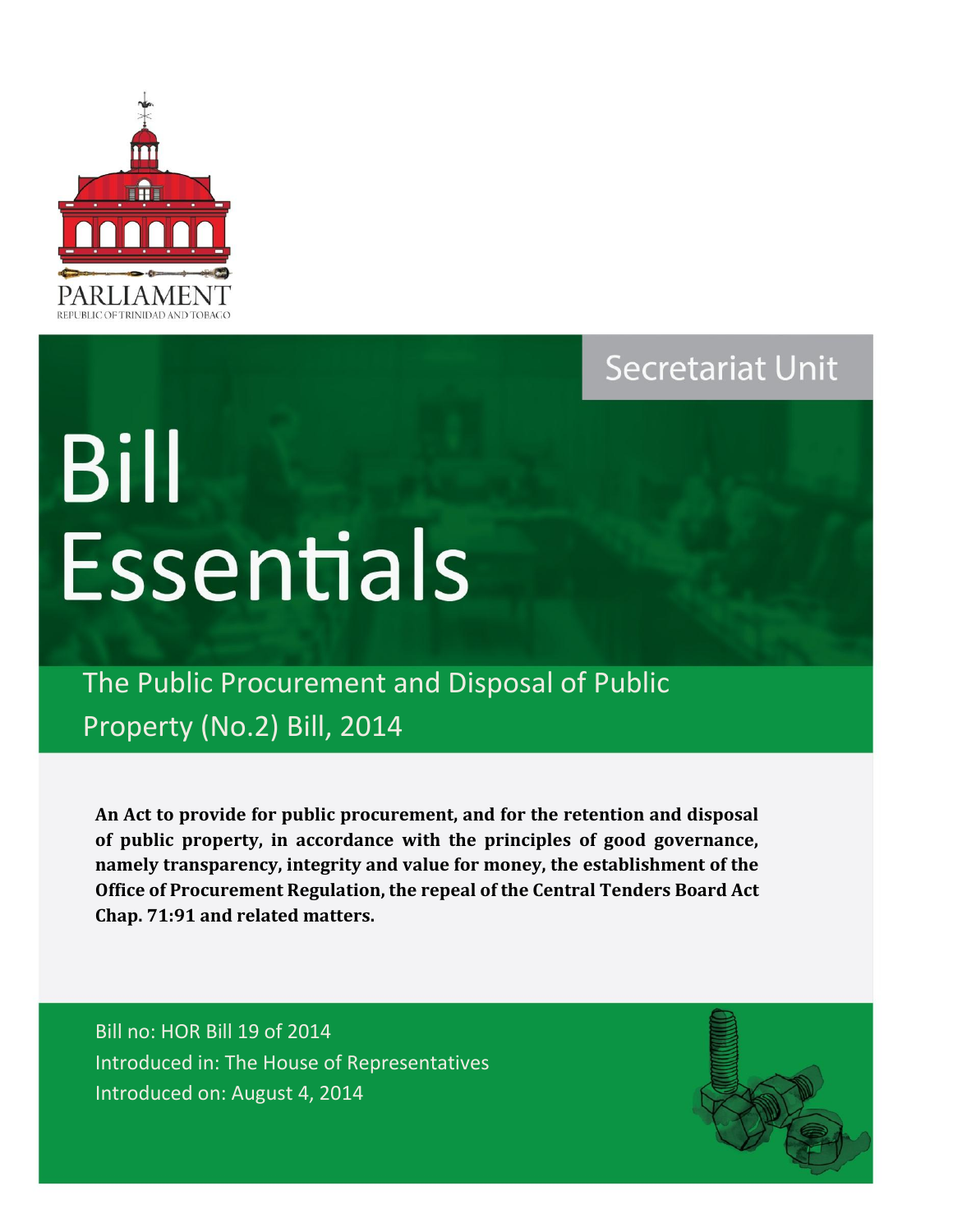*The Public Procurement and Disposal of Public Property (No.2) Bill, 2014*

# **Table of Contents**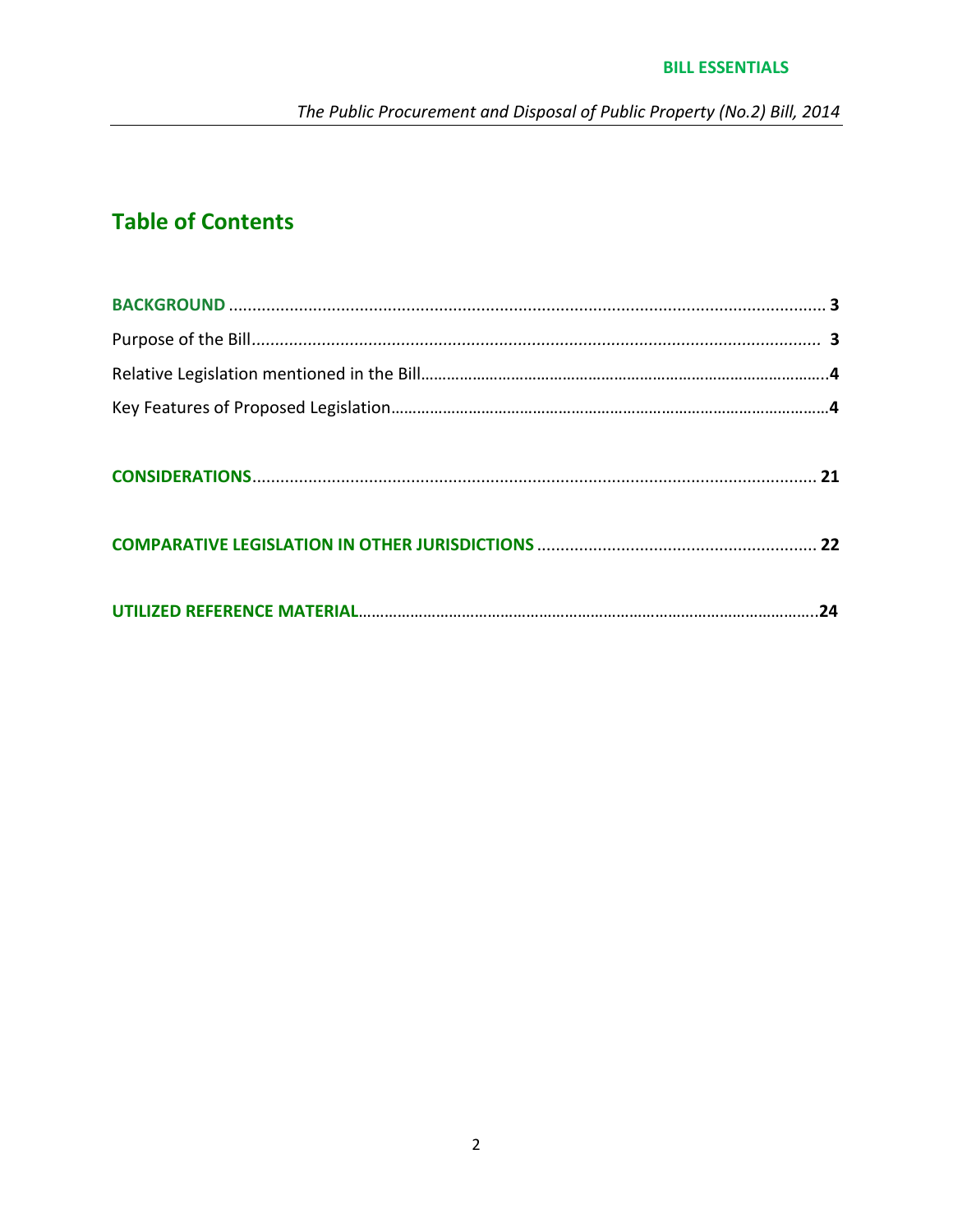# **BACKGROUND**

Pursuant to resolutions passed in the House of Representatives and in the Senate in October 2010 a Joint Select Committee was appointed to consider and report on Legislative Proposals to provide for public procurement and disposal of public property and on the repeal and replacement of the Central Tenders Board Act." <sup>1</sup>This Committee completed its mandate over the course of two (2) years and a final report comprising recommendations to guide the drafting of the legislation and the implementation of policy initiatives for the reform of the public procurement system in Trinidad and Tobago was presented to both Houses in June, 2012.

**The Public Procurement and Disposal of Pubic Property Bill, 2014** was introduced and read a First Time on April  $2<sup>nd</sup>$ , 2014 in the Senate by Senator the Hon. Dr. Bhoendradatt Tewarie, Minister of Planning and Sustainable Development. The Bill lapsed on July  $30<sup>th</sup>$ , 2014.<sup>2</sup>

**The Public Procurement and Disposal of Public Property (No.2) Bill, 2014** was introduced and read a First Time in the House of Representatives on August  $4^{\text{th}}$ , 2014 by the Hon. Dr. Bhoendradatt Tewarie.

# **Purpose of the Bill**

 $\overline{a}$ 

The Bill seeks to reform the procurement laws of Trinidad and Tobago by making provisions for the following in keeping with the principles of good governance, such as accountability, transparency, integrity and value for money:

- $\checkmark$  public procurement
- $\checkmark$  the retention and disposal of public property;
- $\checkmark$  the establishment of the Office of Procurement Regulation;
- $\checkmark$  the repeal of the Central Tenders Board Act, Chap. 71:91 and related matters.

<sup>1</sup> <http://www.ttparliament.org/reports/p10-s2-J-20120615-PROC-r1.pdf>

<sup>2</sup> <http://www.ttparliament.org/publications.php?mid=28&id=688>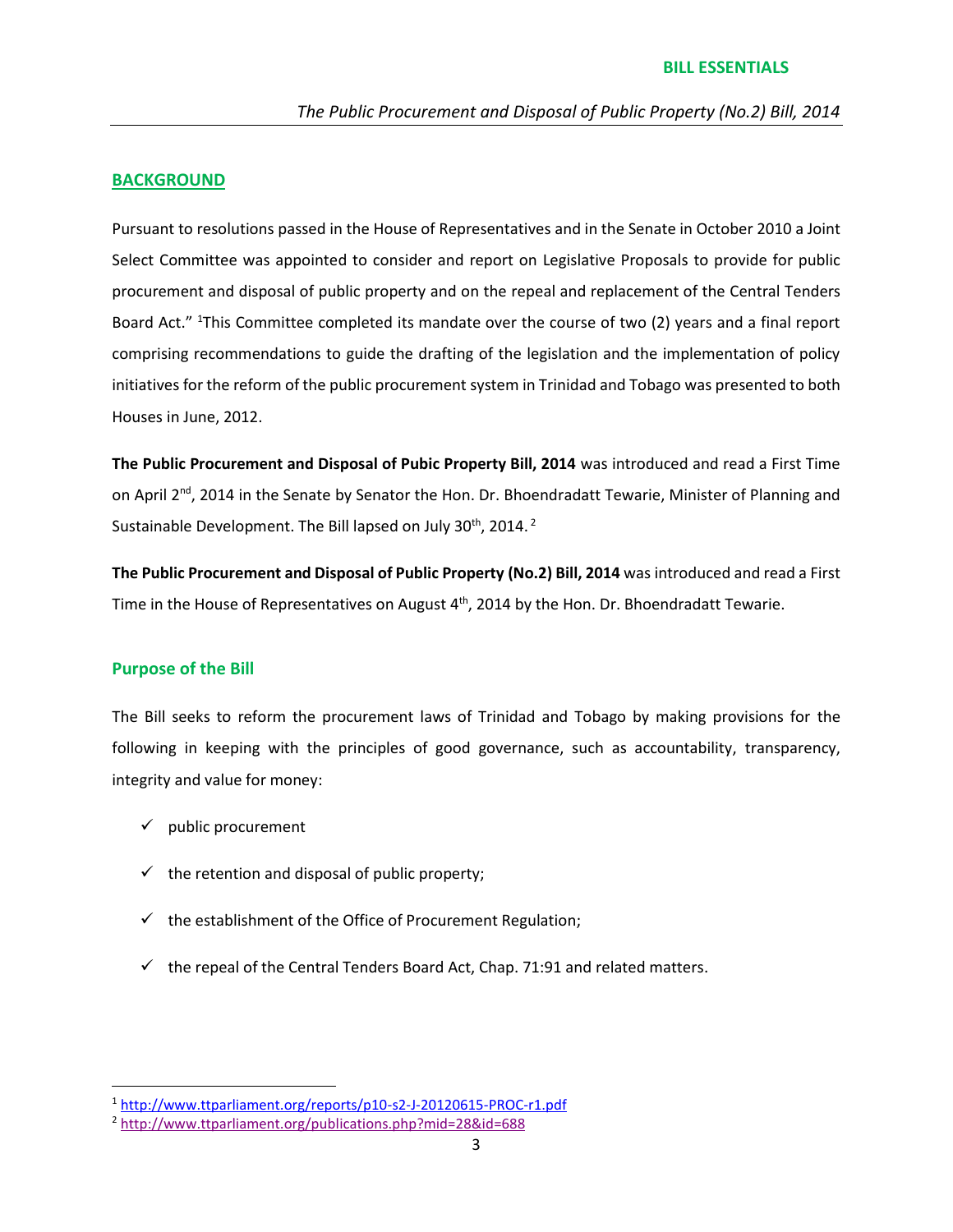# *The Public Procurement and Disposal of Public Property (No.2) Bill, 2014*

To achieve these objectives, the Bill will provide for the establishment of an Office of Procurement Regulation to act as the governing body. The Bill also provides for the decentralisation of certain decisionmaking powers to local government.

## **Relative Legislation mentioned in the Bill**

Central Tenders Board Act Chap. 71:91<sup>3</sup> Tobago House of Assembly Act Chap. 25:03<sup>4</sup>

# **Key Features of the Proposed Legislation**

The Bill consists of seventy (70) clauses which are divided into eight (8) parts and two (2) Schedules. The following is a summary of the provisions in the Bill.

# **PART I – PRELIMINARY**

- 1. Provides that the Act will have effect even though inconsistent with sections 4 and 5 of the Constitution.
- 2. Outlines the objects of the Act as it pertains to public procurement and the disposal of property which entails, the promotion of**:**
	- a. the principles of accountability, integrity, transparency and value for money;
	- b. efficiency, fairness and equity, public confidence; and
	- c. local industry development, sustainable procurement and sustainable development.
- 3. Provides for the establishment of a public body to discharge the functions of public procurement and disposal of public property according to the objects outlined in the Bill.
- 4. Makes void and illegal any:

 $\overline{a}$ 

a. procurement of goods, works or services or retention or disposal of public property that is not done in accordance with the Bill; and

<sup>&</sup>lt;sup>3</sup> [http://rgd.legalaffairs.gov.tt/Laws2/Alphabetical\\_List/lawspdfs/71.91.pdf](http://rgd.legalaffairs.gov.tt/Laws2/Alphabetical_List/lawspdfs/71.91.pdf)

<sup>4</sup> [http://rgd.legalaffairs.gov.tt/Laws2/Alphabetical\\_List/lawspdfs/25.03.pdf](http://rgd.legalaffairs.gov.tt/Laws2/Alphabetical_List/lawspdfs/25.03.pdf)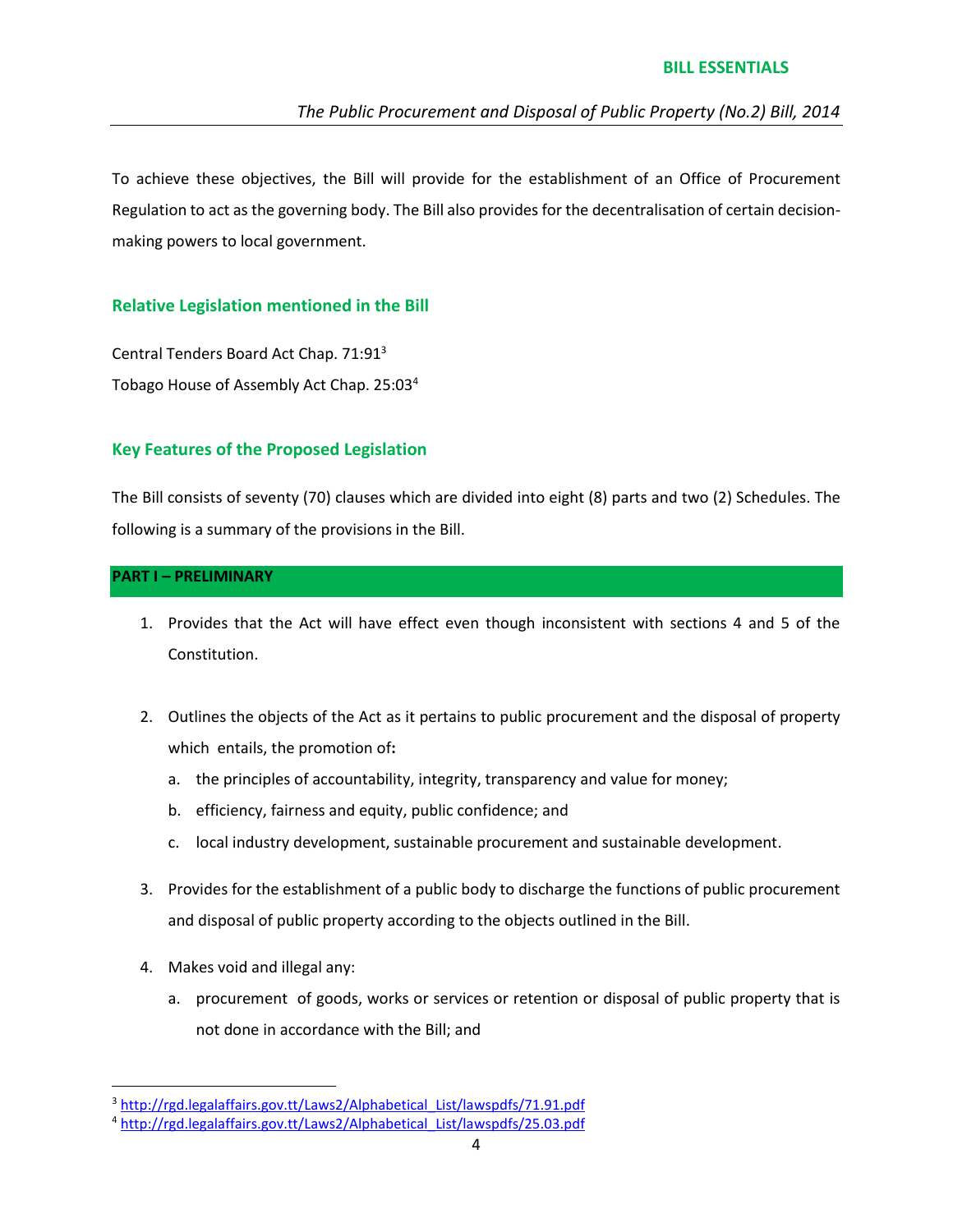- b. procurement contract or agreement that is not entered into in accordance with the Bill.
- 5. Protects the rights of an innocent third party in cases of impropriety caused as a result of procurement acts/activities not being done in compliance with the Bill.
- 6. Provides that the Act will apply to public bodies, public-private partnership agreements and to procurement concerning Trinidad and Tobago arising out of:
	- a. a treaty or other form of agreement with one or more other states;
	- b. an agreement with an international development financing institution; and
	- c. an agreement for technical or other cooperation with the government of a foreign state, particularly where the treaty or agreement provides for rules or regulations regarding the procurement of goods, works or services.
- 7. Provides that the requirements of a treaty/agreement will prevail to the extent that the Act conflicts with those obligations. However, the procurement of goods and services would be governed by the Act.
- 8. Provides that the Act binds the State.

#### **PART II- THE OFFICE OF PROCUMENT REGULATION**

- 9. Provides for the establishment of an Office of Procurement Regulation and makes provision for the Office to be managed by a Board comprising eight (8) to eleven (11) members.
- 10. Provides for the Regulator to be appointed for seven (7) years and be eligible for reappointment. However, he shall not serve more than two (2) consecutive terms.
- 11. Prohibits a Regulator (Chairman) who has served for more than two consecutive terms from becoming a member of the Board.
- 12. Provides that three (3) members be appointed under section 10(1)(b)-(a)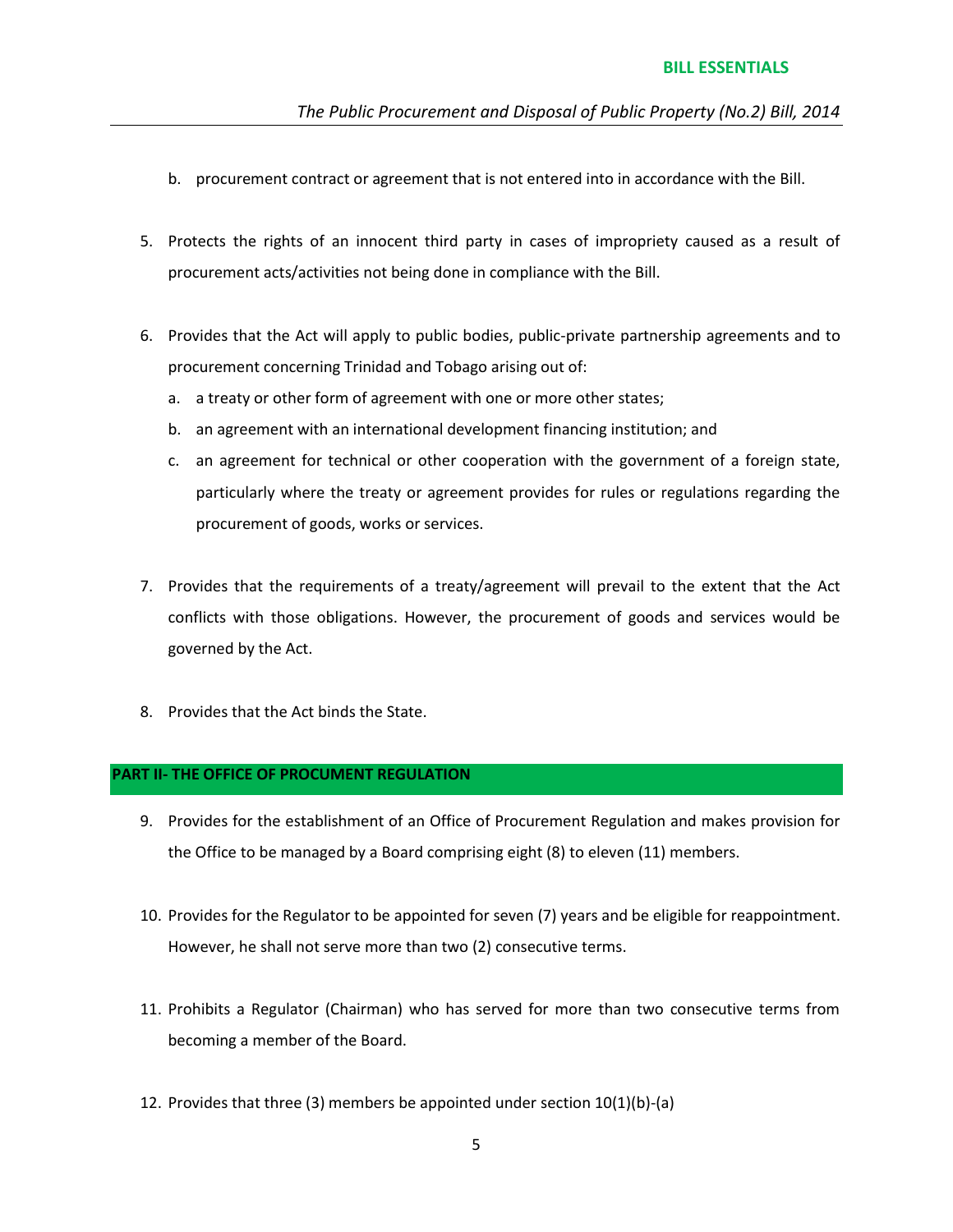- for a term not exceeding six years and shall be eligible for reappointment;
- three (3) members be appointed for a term not exceeding five years and shall be eligible for reappointment
- 13. Provides that under section 10(1)(h), members be appointed for a term not exceeding four (4) years.
- 14. Permits the Regulator to resign via letter addressed to the President which shall take effect on the date the resignation letter is received by the President.
- 15. Permits a member to resign via letter addressed to the Regulator who in turn will forward the letter immediately to the President.
- 16. Provides for a member's resignation to take effect on the date the resignation letter is received by the Regulator.
- 17. Provides for the salaries and allowances of the Regulator and other members to be determined by the Minister, subject to the approval of Parliament.
- 18. Provides for all expenses incurred by the Office to be charged to the Consolidated Fund.
- 19. Outlines the various circumstances under which the President may remove a member from office.
- 20. Outlines the functions of the Office of Procurement Regulations which include:
	- a. establishing a comprehensive database of information on public procurement as well as data on tenders received the award, and value of contracts and any other information as the Office thinks fit regarding the public's interest;
	- b. setting training standards, competence levels and certification requirements to promote best practices in procurement;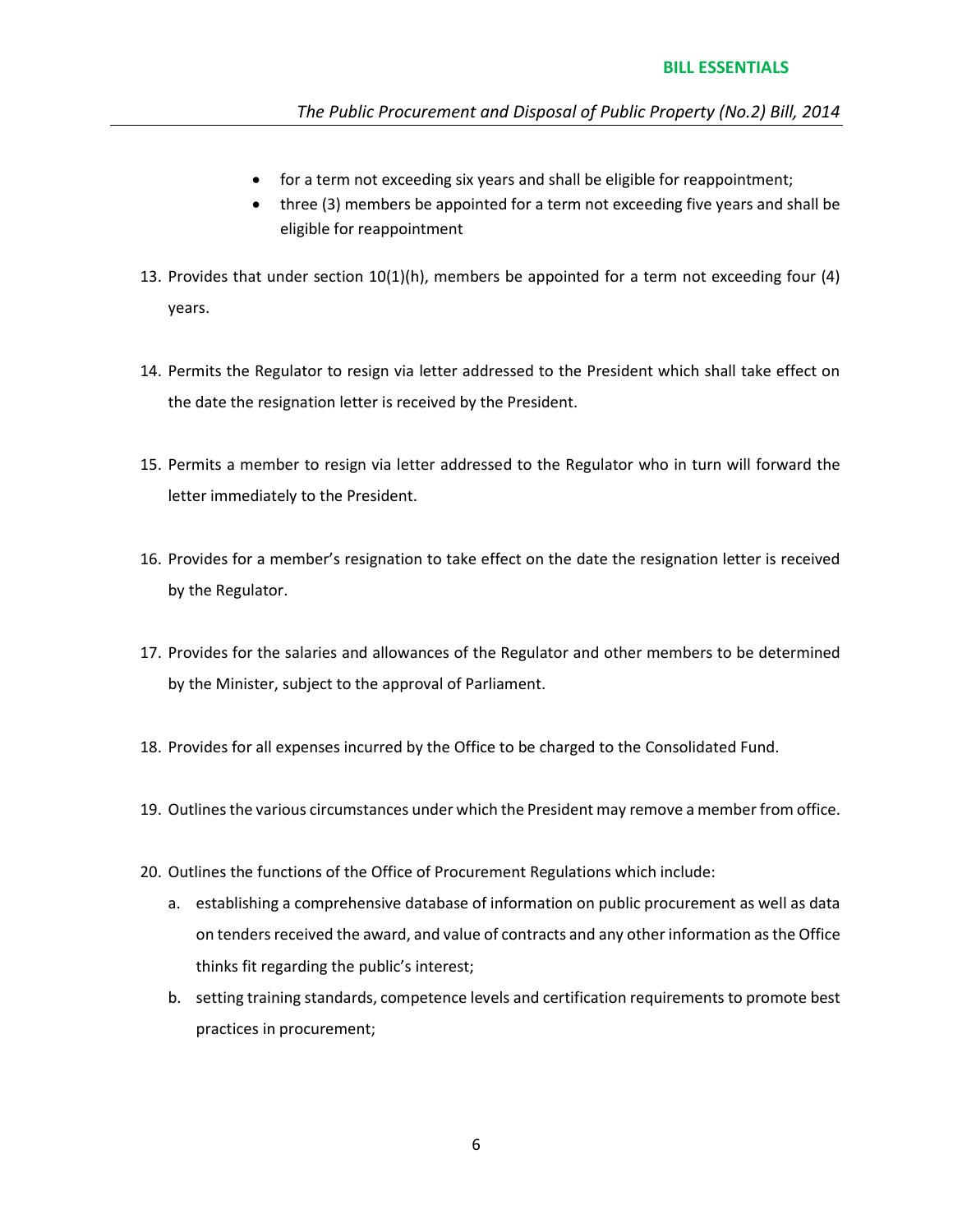- c. issuing and reviewing guidelines in relation to public procurement and the retention and disposal of public property, inclusive of model guidelines for special guidelines under Sections 30(1)(b) and 54(1) (b);
- d. preparing, update and issue model handbooks, incorporating standardised bidding documents, procedural forms and relevant documents for use in public procurement and the retention and disposal of public property.
- 21. To ensure compliance with the Act, the Office may:
	- a. monitor the procurement of goods, works and services and the disposal of public property, by public bodies;
	- b. conduct audits and periodic inspection of public bodies; and
	- c. issue directions to public bodies.
- 22. Provides that a public body/person who fails to comply with a direction issued under the Act without reasonable justification is liable on summary conviction to a fine of one hundred thousand dollars (\$100,000.00)
- 23. Mandates the Office to act in an objective and non-discriminatory manner
- 24. Mandates the Board to hold a meeting at least once per month and as often as required.
- 25. Empowers the Office to appoint Committees comprising of persons who are **not** members of the Board to:
	- a. inquire into and advise the Office on any matter within the scope of the Board's functions;
	- b. exercise such powers of the Board as is delegated to it in writing; or
	- c. perform other duties assigned to it by the Board.
- 26. Provides that the Board appoint a chairperson of a committee.
- 27. Provides that a committee be subject to the control of the Board.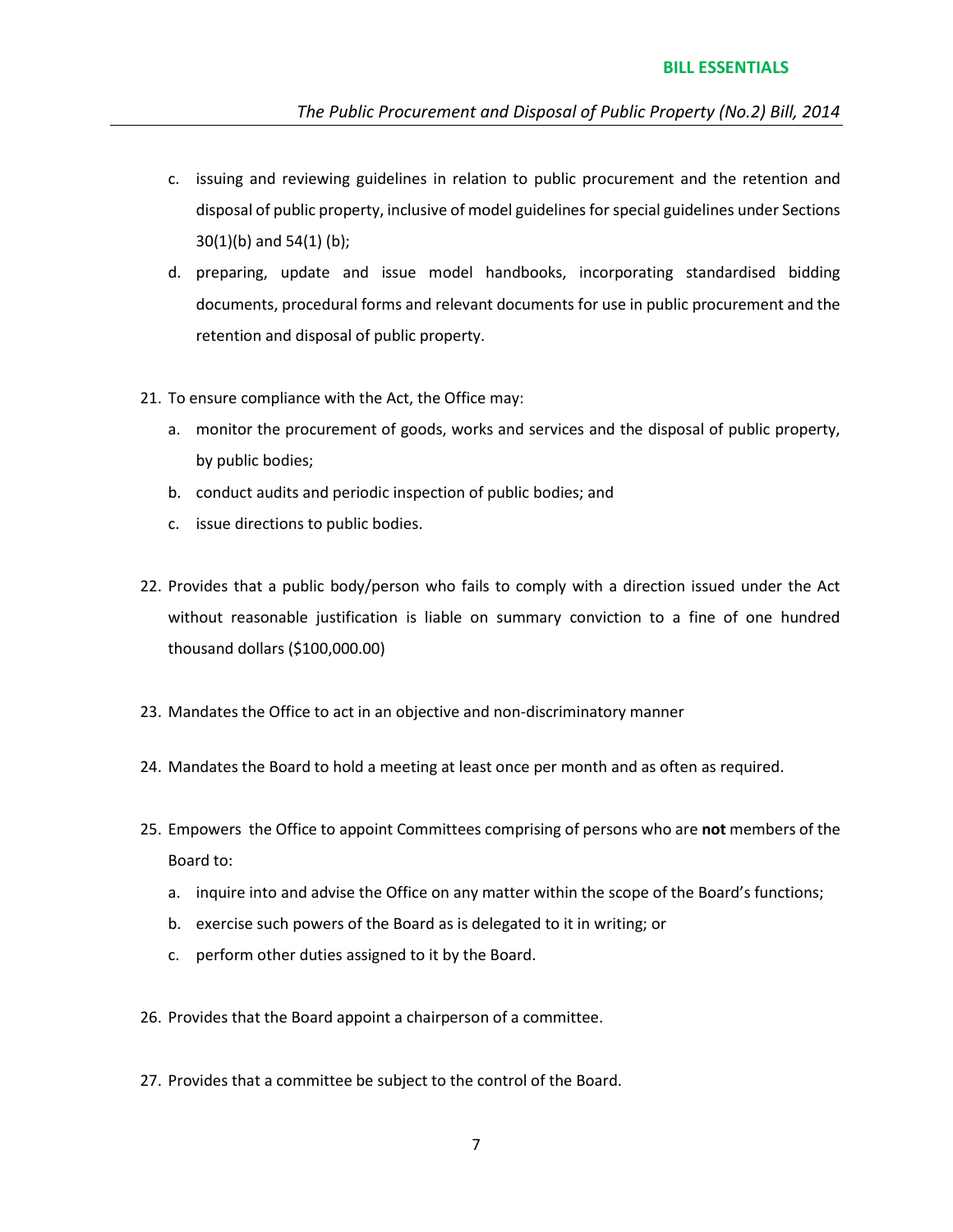- 28. Permits a Committee to regulate its own procedure, subject to any directions given by the Board.
- 29. Mandates a Board/committee member to disclose any direct/indirect interest in a matter under consideration at the earliest opportunity. He shall not participate in the consideration of/vote on any question relating to the matter.
- 30. Where a Board/committee member knowingly/wilfully fails to disclose his interest, he us liable on summary conviction to a fine of five hundred thousand dollars (\$500,000.00) and imprisonment for one (1) year.
- 31. Allows for a public officer or any person employed in a public office to be **seconded** to the service of the Office once approval is sought from the appropriate Service Commission or public body and consent is given by the person to be seconded.
- 32. Provides that the Office shall make arrangements to reserve an officer's rights to superannuation benefits.
- 33. Mandates the Office to establish a Pension Fund Plan within five years of the date of assent to the Act
- 34. Provides that the funds of the Office consist of monies appropriated by Parliament.
- 35. Provides that the Office be exempt from stamp duties, corporation taxes, customs duties, value added taxes, motor vehicle taxes and all other taxes, charges, levies and imposts.
- 36. Mandates the Regulator to submit annual reports to the Speaker of the House of Representatives, the President of the Senate and the Minister.
- 37. Specifies the matters to be addressed in the report as it relates to contracts with the exception of: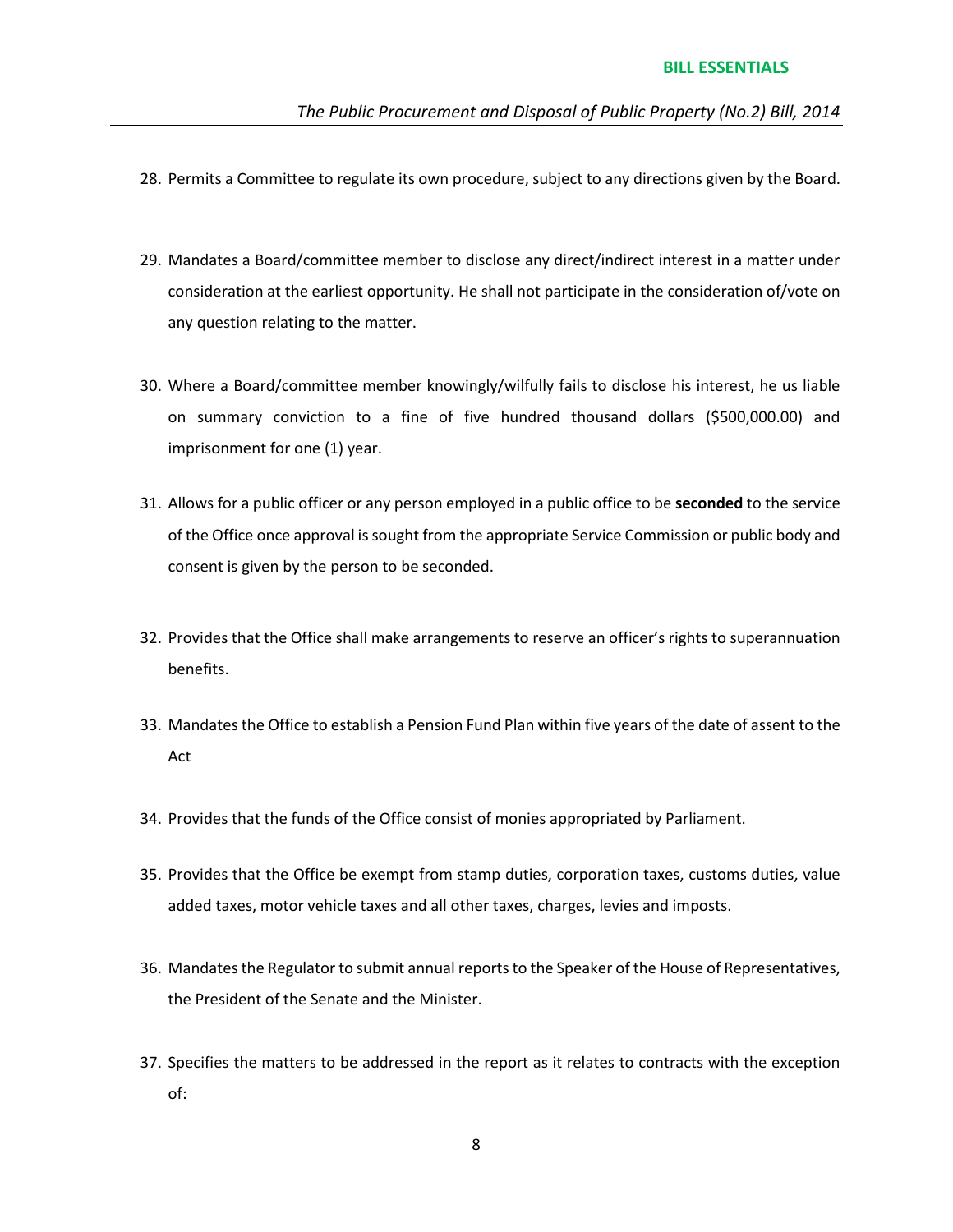*The Public Procurement and Disposal of Public Property (No.2) Bill, 2014*

- i. those less than fifty thousand dollars; or
- ii. contracts for the settlement of legal liability other than the total number and quantum.
- 38. Provides that the financial year of the Board be the 12 month period ending 30<sup>th</sup> September each year.

### **PART III – GENERAL PROVISIONS**

- 39. Provides for the establishment of a publicly accessible database to be known as the "Procurement Depository" wherein suppliers or contractors can submit information on their qualifications and experience
- 40. Provides that suppliers or contractors be responsible for ensuring that information submitted to the Procurement Depository is accurate.
- 41. Allows a procuring entity to request a supplier or contractor to confirm the accuracy of the information submitted.
- 42. Mandates a procuring entity to publish on its website or in any other electronic format information regarding all planned procurement activities for the following t twelve (12) months no later than six (6) weeks after the approval of the National Budget.
- 43. Allows the procuring entity to charge a fee for a printed copy of the information on its planned procurement activities.
- 44. Provides for a complaint to be made to the Office where information regarding impending procurement activities of a procurement entity is unavailable.
- 45. Allows a procuring entity to limit participation in procurement proceedings in order to promote local industry development and local content.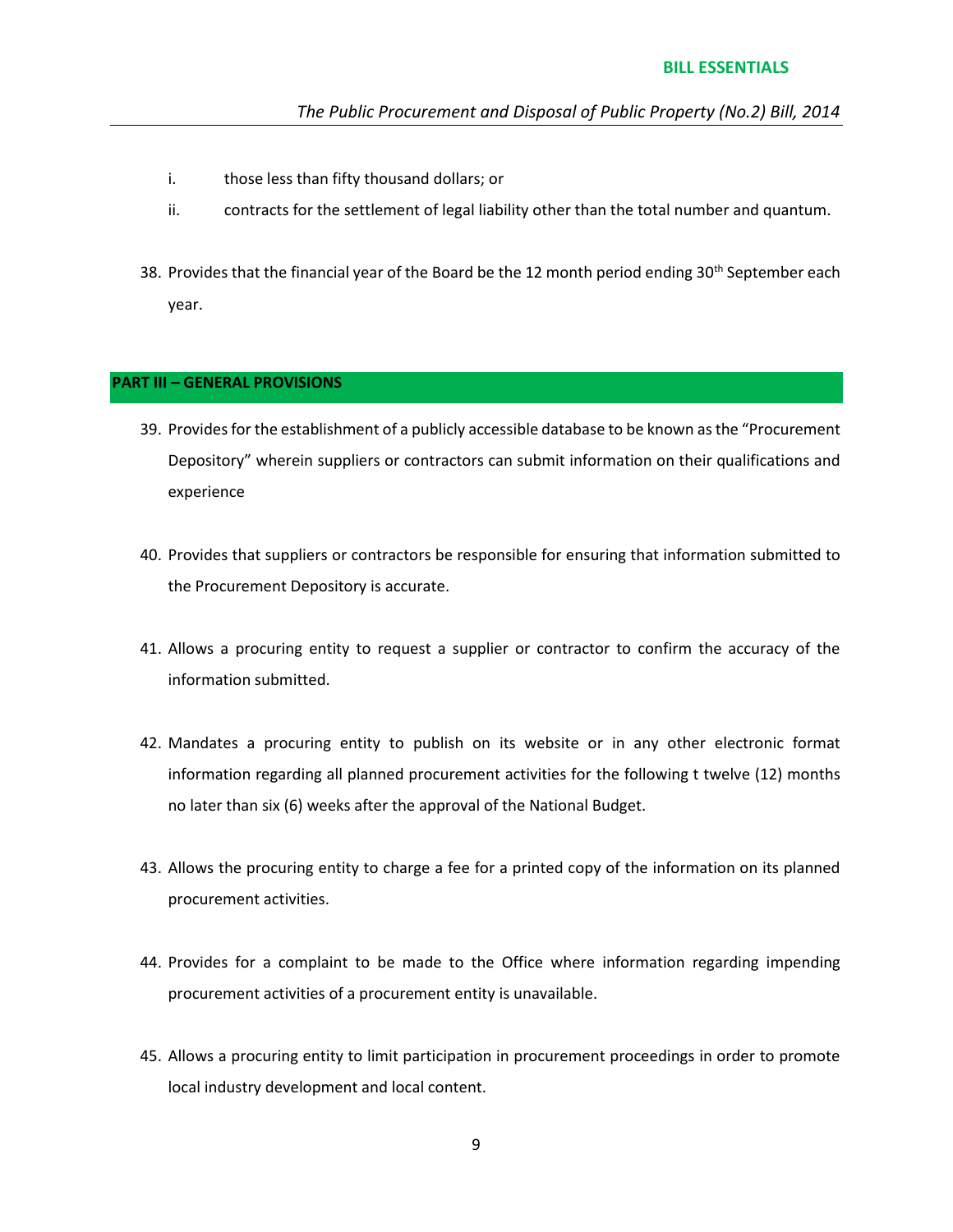- 46. Provides that a declaration limiting participation shall not be altered.
- 47. Outlines the due diligence a procuring entity is required to perform when engaging suppliers and contractors.
- 48. Provides that a procuring entity ensure suppliers or contractors provide documentary evidence to prove their qualifications.
- 49. Provides that a procuring entity disqualify a supplier or contractor if qualifications submitted are materially inaccurate or incomplete so as to constitute a misrepresentation
- 50. Provides that a procuring entity disqualify a supplier or contractor who presents inaccurate or incomplete qualifications and said supplier or contractor fails to promptly remedy such.
- 51. Provides that a procuring entity require a supplier or contractor to demonstrate his qualifications in some instances.
- 52. Provides that a procuring entity shall disqualify a supplier or contractor who fails, without reasonable cause, to demonstrate his qualifications when requested to do so.
- 53. Provides that a procuring entity promptly notify each supplier or contractor whether it has demonstrated its qualifications to the satisfaction of the procuring entity.
- 54. Mandates procuring entities to act in accordance with the guidelines and handbooks pertaining to public procurement as issued by the Office of Procurement Regulation.
- 55. Allows a procuring entity to prepare Special guidelines and handbooks in relation to public procurement to be approved by the Office.
- 56. Prohibits a procuring entity from splitting procurement requirements to avoid obligations under the Act.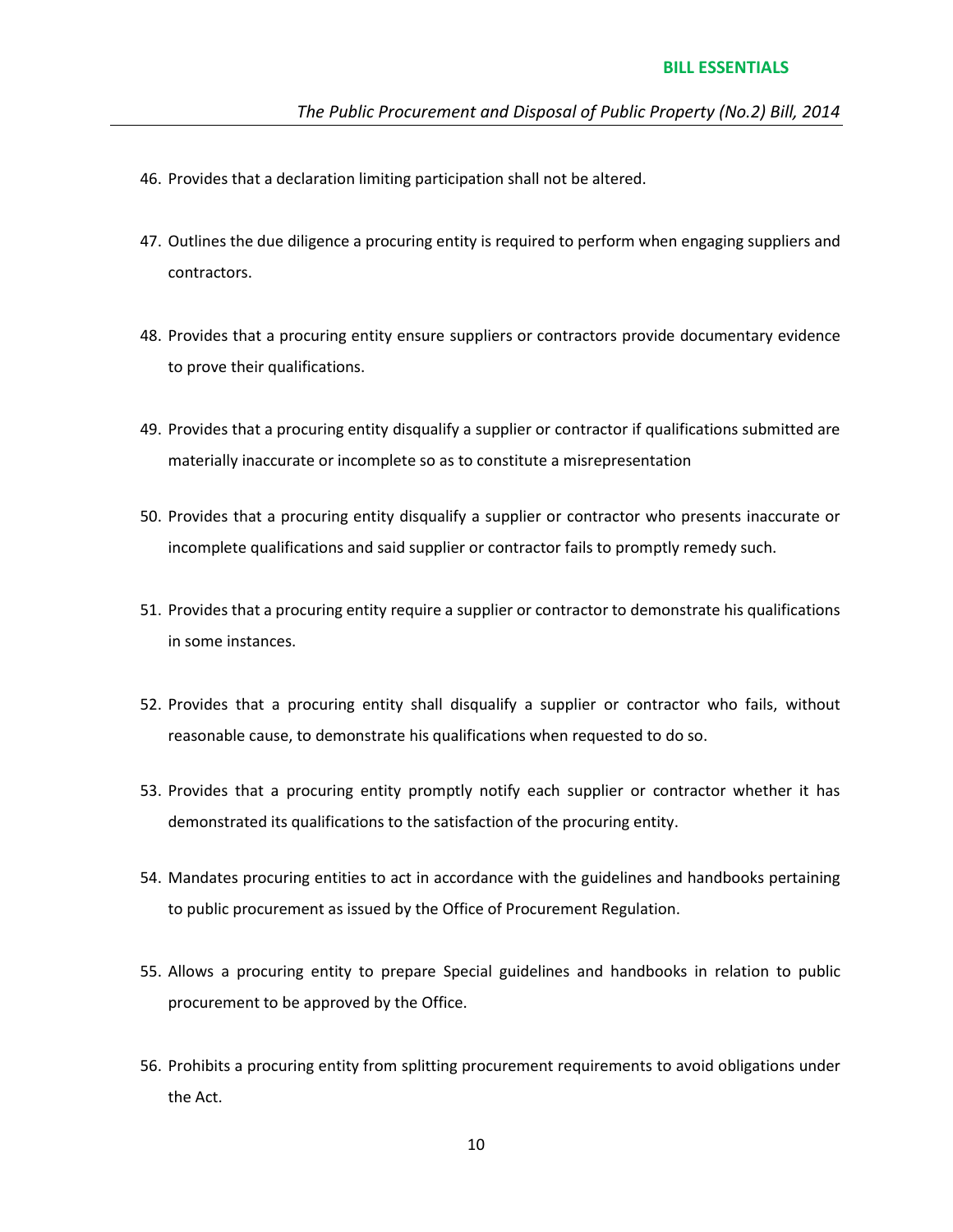- 57. Prohibits an entity from opening any tenders or proposal subsequent to cancelling the procurement.
- 58. Requires a record to be made in the procurement proceedings of the reasons for cancelling a procurement.
- 59. Requires a procuring entity to immediately publish a notice of the cancellation and return any tenders or proposals that remain unopened.
- 60. Provides that where a submission is abnormally low, a procuring entity shall request from the supplier or contractor details of the submission that cause concern.
- 61. Where the procuring entity is still of the opinion that the submission is abnormally low in relation to the subject matter of the procurement, it may reject the submission.
- 62. Provides that such a decision and its reasons be promptly communicated to the supplier or contractor.
- 63. This decision, its reasons and all communication with the supplier or contractor must be included in the record of procurement proceedings.
- 64. A procuring entity must accept the successful submission unless the supplier or contractor is disqualified in accordance with section 29, the procurement is cancelled in accordance with section 33, or the submission is rejected as being abnormally low in accordance with section 34.
- 65. A procuring entity must notify all suppliers or contractors who presented submissions of its decision to accept a successful submission at the end of the standstill period**.**
- 66. Provides that this notice must contain the following:
	- the name and address of the supplier or contractor that presented the successful submission;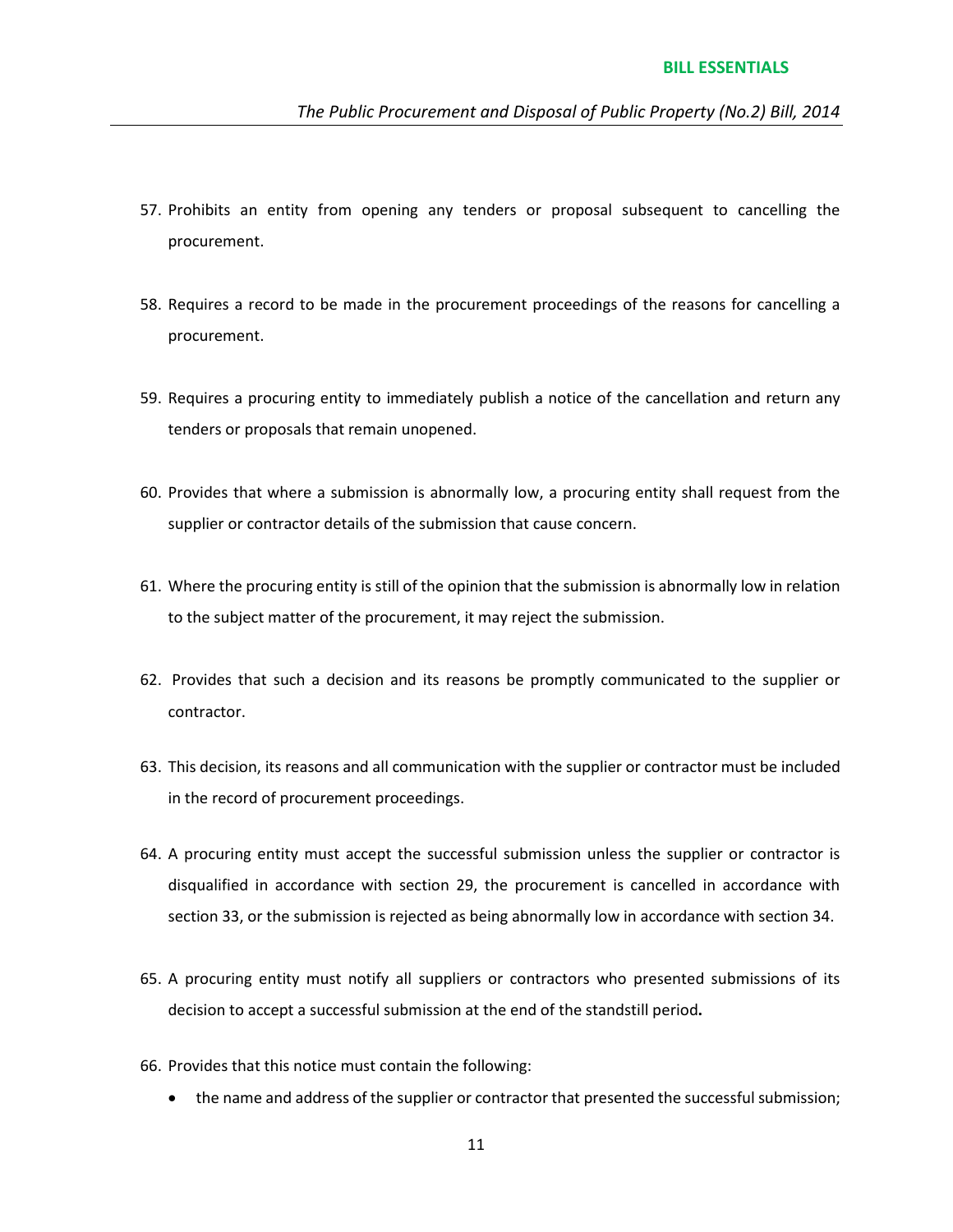- the contract price; and
- the duration of the standstill period.
- 67. Provides that in the public interest, a procurement proceed without a standstill period.
- 68. Provides that this decision and its reasons must be included in the record of procurement proceedings.
- 69. Provides that after the standstill period, a procuring entity must promptly dispatch a notice of acceptance to the successful supplier or contractor.
- 70. Provides that a procurement contract enters into force when notice of acceptance is delivered to the successful supplier or contractor, provided that a written contract is not required.
- 71. Provides that where a written procurement contract is required, the procuring entity and the supplier or contractor must sign within a reasonable period after notice of acceptance is dispatched.
- 72. Provides that the procurement contract enters into force when it is signed.
- 73. Provides that a procuring entity must withdraw an award if a supplier or contractor fails to sign a procurement contract as required or fails to provide security as required for the contract.
- 74. Provides that the procuring entity must select the next highest ranked submission or terminate the procurement proceedings.
- 75. Provides that when a procurement contract enters into force or a framework agreement concluded, the procuring entity must publish notice of the award. This notice must be published on the procuring entity's website or other electronic format.
- 76. Provides that the notice must include the following:
	- the name of the supplier or contractor;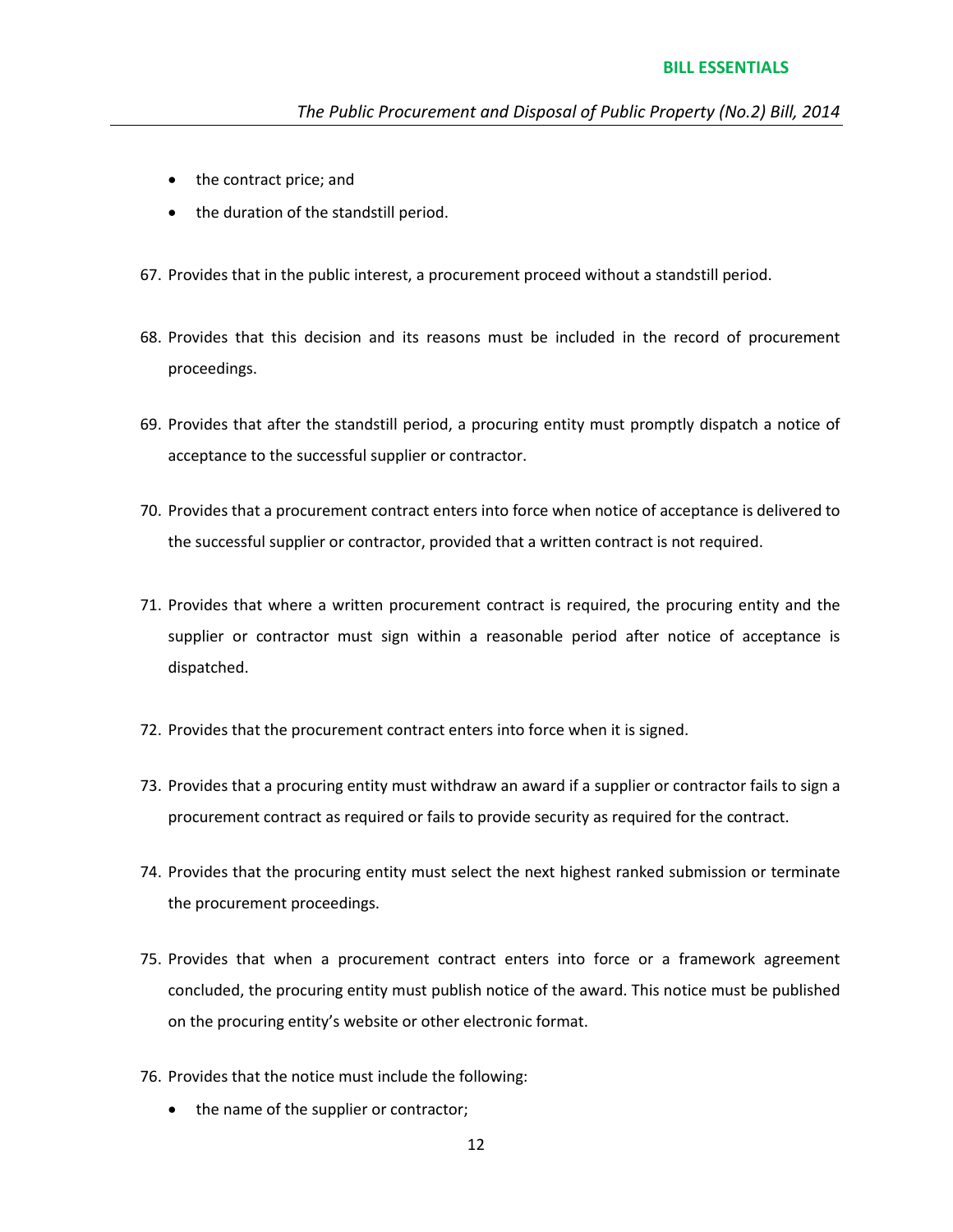- the good and services to be supplied;
- the works to be effected; and
- the date the contract was awarded and the contract price
- 77. Provides that where this information is unavailable, a complaint may be made to the Regulator.
- 78. Provides that a procuring entity must submit to the Office, no later than three weeks after the end of each quarter, a report of all contracts awarded during the immediately preceding quarter.
- 79. Provides that under this Act, procurement may be done using electronic means.
- 80. Provides that during communication with suppliers or contractors a procuring entity shall not disclose information necessary for the protection of essential security interests of the state.
- 81. Provides that no information shall be disclosed during communication with suppliers or contractors that would:
	- be contrary to law;
	- impede law enforcement;
	- prejudice the legitimate commercial interests of suppliers or contractors; or
	- impede fair competition.
- 82. Provides that such information will be disclosed if a court so orders.
- 83. Provides that a procuring entity treat submissions in a manner so as to avoid disclosure to competing suppliers, contractors or other persons not authorized to have said information.
- 84. Provides that discussions, communications, negotiations or dialogue between a procuring entity and a supplier or contractor be confidential unless disclosure is ordered by a court or required by law.
- 85. Provides whistleblower protection to a person who provides information regarding noncompliance with the Act.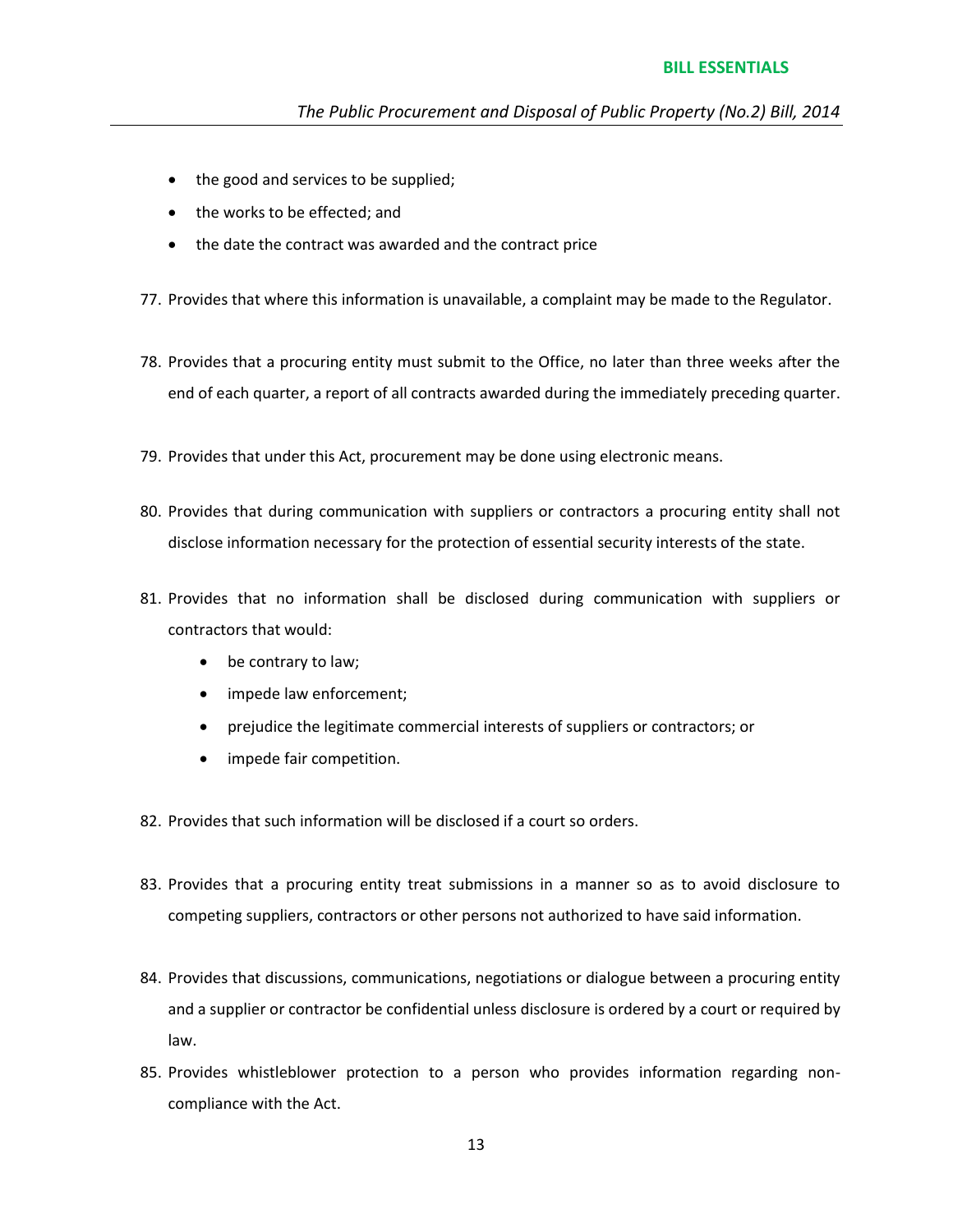#### *The Public Procurement and Disposal of Public Property (No.2) Bill, 2014*

#### **PART IV – INVESTIGATION AND ENFORCEMENT**

- 86. Provides that the Office may investigate any alleged breaches of the Act.
- 87. Provides that persons wishing to make a complaint or allege breaches of the Act may do so in writing to the Office.
- 88. Provides a fine of five hundred thousand dollars and imprisonment for one year for a person who wilfully and mischievously makes or causes to be made a false report to the Office.
- 89. Provides that the Office possess the power to obtain information and documents necessary to exercise its functions, powers and duties under the Act.
- 90. Provides that the Office may, by written notice served on any person, require said person to provide any book record, document or information specified in the notice.
- 91. Provides that the Office may require a person to provide information on an oath or affirmation at any place whether orally or in writing.
- 92. Provides that a person from whom information is requested may be represented by counsel and may claim any privilege to which he/she is entitled.
- 93. Provides that where a person fails to give information or appear before the Office without lawful justification, the Office may apply to the High Court to compel compliance.
- 94. Provides for any authorised officer of the Office to conduct investigations into any alleged or suspected breaches of the Act.
- 95. Provides that an authorized officer shall not enter the premised of a public body or person without first making an application *ex parte* for an authorization order.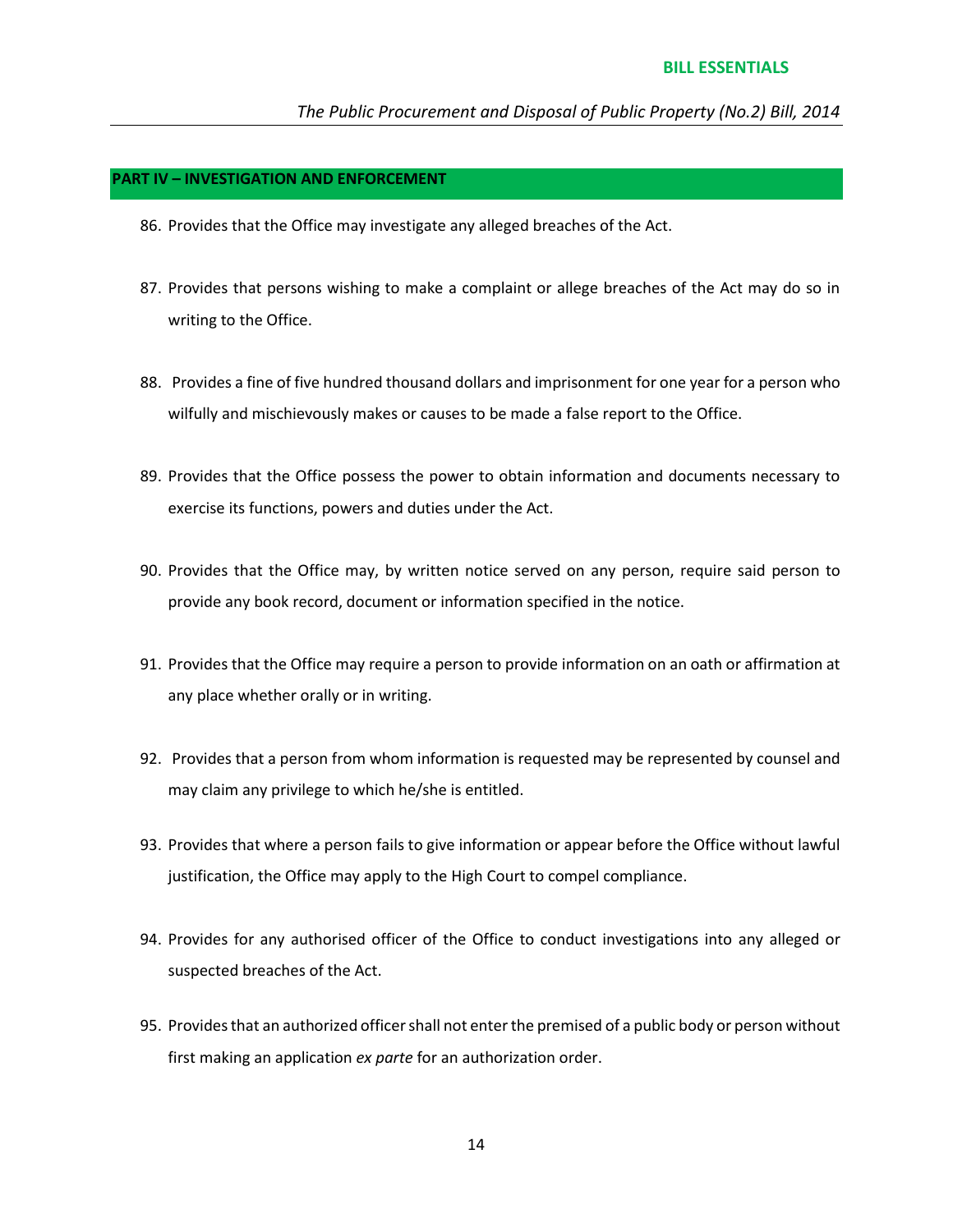- 96. Provides that an authorized officer submit a full and complete written report of the investigation including any transcript of statements and any material in his possession relating to the investigation.
- 97. Requires the Office to inform the affected parties and person having responsibility for that body of the outcome of the investigation including any recommendations if any.
- 98. Provides that the Office report to the Director of Public Prosecutions if of the view that an offence has been committed
- 99. Provides that the Office must give reasonable notice to a public body or person of any alleged failure to fulfil a duty or obligation under the Act. The Office must give a full opportunity to be heard before concluding that a public body or person has failed without reasonable justification to fulfil a duty or obligation under the Act.

#### **PART V- CHALLENGE PROCEEDINGS**

- 100. Provides that a supplier or contractor may bring challenge proceedings where it is alleged that a procuring entity made a decision or took an action in contravention of the Act which will cause or is likely to cause loss or injury.
- 101. Provides that a supplier or contractor may apply to the Office for review of a decision or an action taken by a procuring entity.
- 102. Provides the time periods within which an application for review may be submitted to the Office in writing.
- 103. Provides that the Office publish the application for review within three (3) days of its receipt in at least two (2) daily newspapers, on its website or any other electronic format.
- 104. Provides that within three (3) days of receipt of the application, the Office may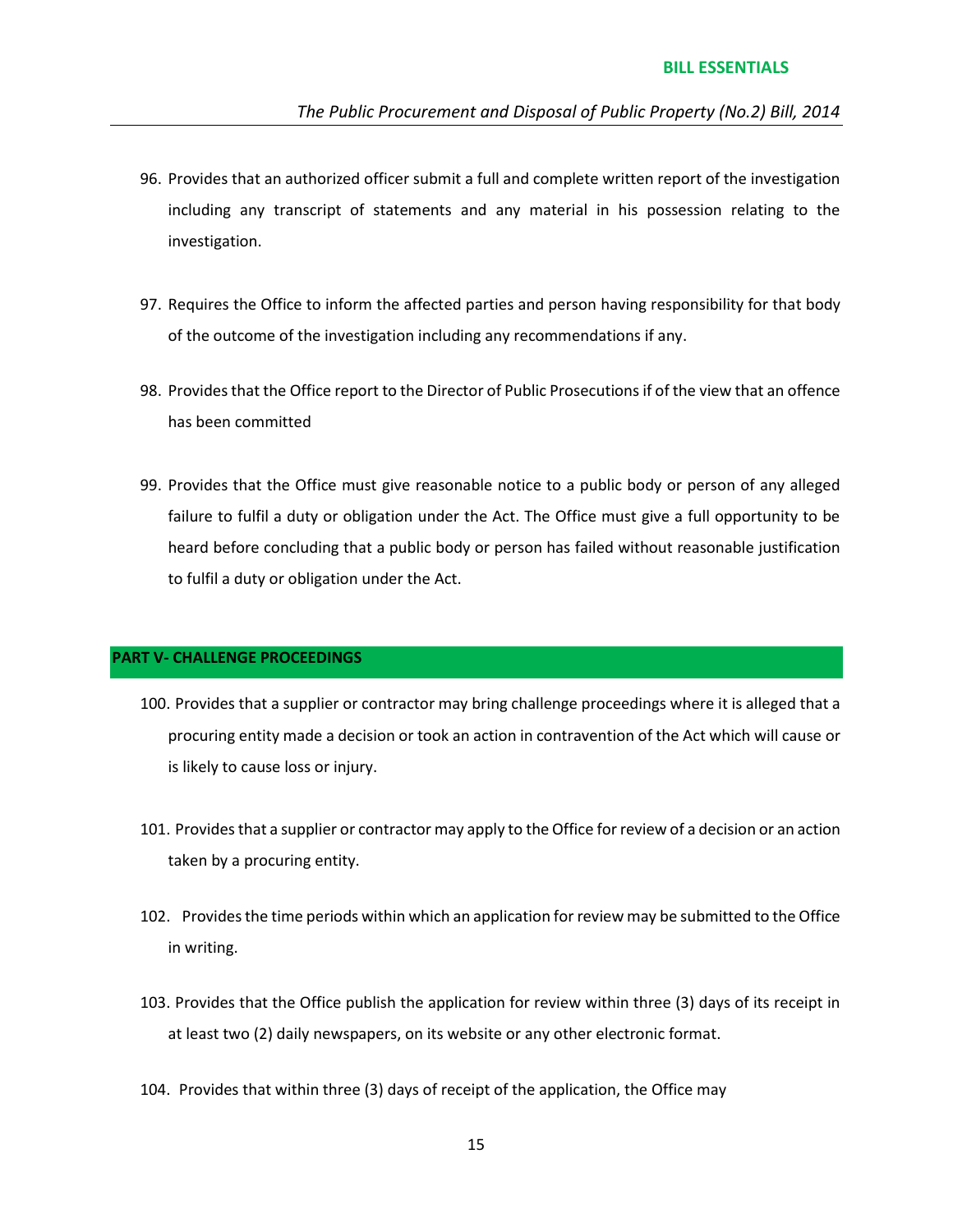- suspend the proceedings at any time before a procurement contract enters into force; or
- suspend the performance of a procurement contract or operation of a framework agreement.
- 105. Provides that the Office shall promptly notify the procuring entity of the application for review. The procuring entity must provide the Office with access to all documents it possesses relating to the procurement proceedings.
- 106. Provides that within seven days of the receipt of an application for review, the Office must notify the procuring entity and all qualified suppliers/contractors.
- 107. Provides that where the Office decides to suspend procurement proceedings, a procurement contract or a framework agreement, it shall specify the period of suspension.
- 108. Provides that if the Office decides against suspension, this decision and its reasons must be communicated to the applicant and the procuring entity.
- 109. Authorises the Office to dismiss an application if of the view that it is without merit or not presented within stipulated deadlines. This decision and its reasons must be promptly communicated to the applicant, the procuring entity as well as all qualified suppliers and contractors.
- 110. Outlines the considerations the Office may take into account when making a decision on an application for review.
- 111. Provides that the Office's decision be issued within twenty (20) working days after receipt of the application for review. Further, the Office must provide written reasons for its decision no more than twenty (20) working days thereafter.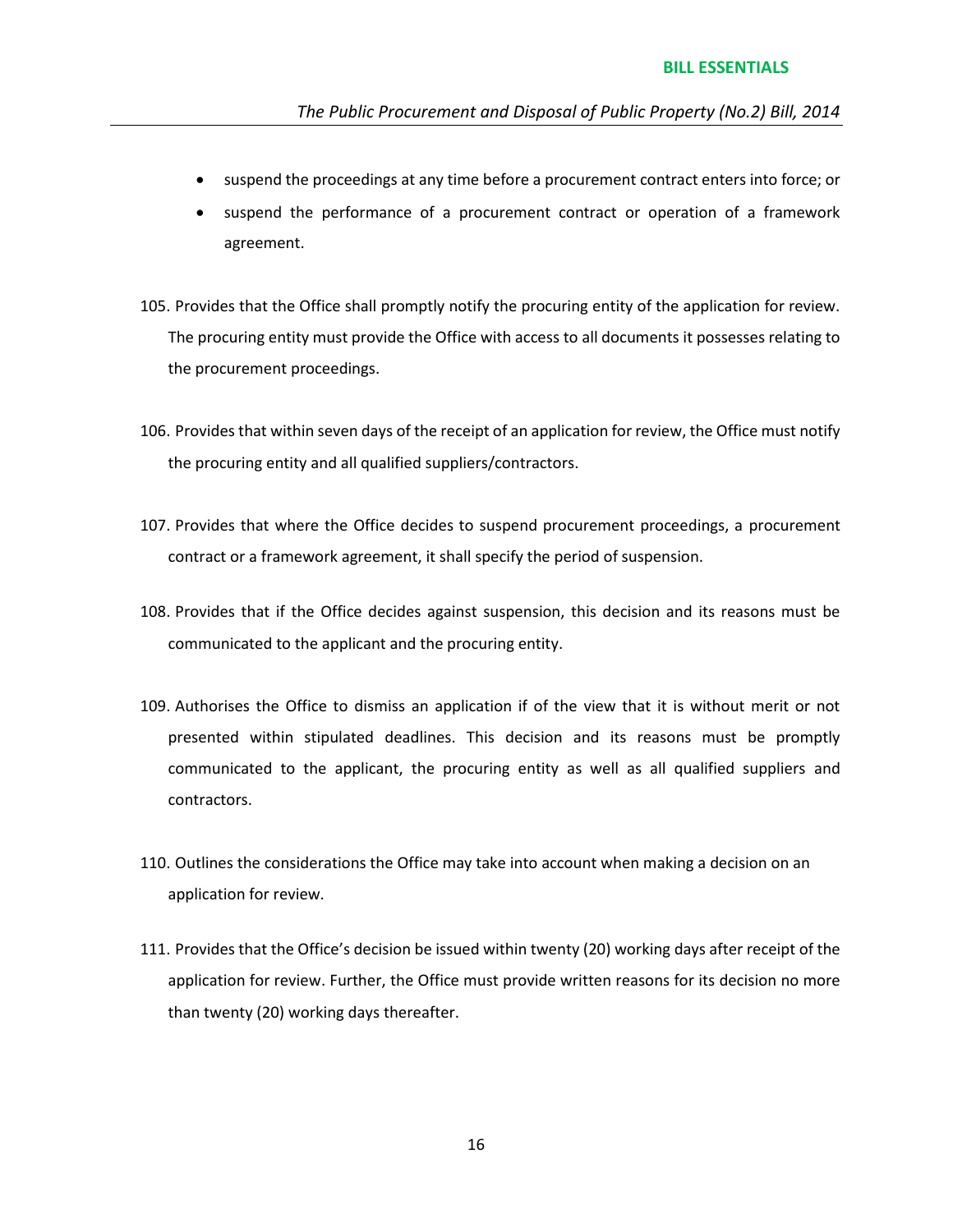#### *The Public Procurement and Disposal of Public Property (No.2) Bill, 2014*

- 112. Provides that any supplier or contractor participating in procurement proceedings as well as any public body whose interests could be affected, shall have the right to participate in challenge proceedings.
- 113. Provides that any supplier or contractor who is notified of an application for review and fails to participate in the review is barred from subsequently challenging the eventual decision or any action taken.
- 114. Outlines the various grounds for confidentiality in challenge proceedings.

#### **PART VI- DISPOSAL OF STORES AND EQUIPMENT OF A PUBLIC BODY**

- 115. Provides that a public body act in accordance with general guidelines, special guidelines and handbooks regarding the retention and disposal of stores and equipment of a public body.
- 116. Provides that a public body establish a Disposal Committee of no less than three officers to recommend the best method of disposing of unserviceable, obsolete or surplus stores or equipment.
- 117. Provides that all a public body must refer all matters relating to the disposal of unserviceable, obsolete or surplus stores or equipment to its disposal committee.
- 118. Prohibits a public body from discarding of public property to an employee, Board or Committee member of the public body unless expressly allowed in the Regulations.

#### **PART VII – MISCELLANEOUS**

- 119. Defines an ineligibility list to mean a list of suppliers or contractors who cannot participate in procurement proceedings.
- 120. Provides that the Office shall prepare and maintain the ineligibility list.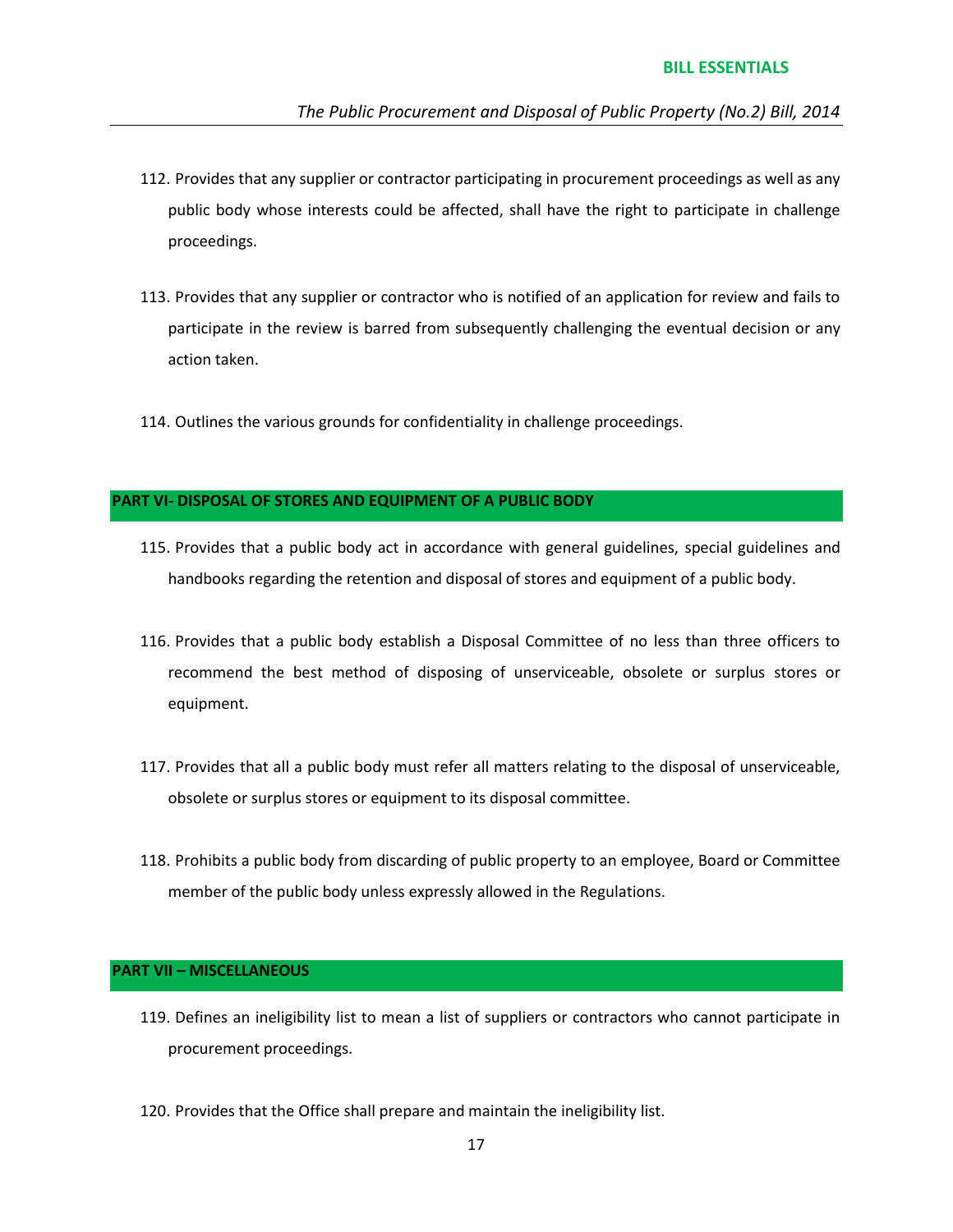- 121. Outlines the circumstances wherein a supplier or contractor may be placed on the ineligibility list.
- 122. Authorises the Minister of Planning and Sustainable Development to make Regulations specifying the mechanism and manner for adding a supplier or contractor to the ineligibility list including the procedure for removal therefrom.
- 123. Provides that a supplier or contractor to be given an opportunity to be heard subsequent to his name being added to the ineligibility list.
- 124. Forbids a person from gaining an advantage or concession for himself or any other person by offering a gift of money or other valuable thing or approaching:
	- any member or an associate of a member of a procuring entity;
	- any consultant or an associate of any consultant providing services to a procuring entity; or
	- any person or an associate of any person providing services to a procuring entity.
- 125. Forbids a member, officer or employee of a public body from accepting a bribe whether in the form of a gratuity, any offer of employment, service or any other thing of value.
- 126. Prohibits a procuring entity from procuring goods, works or services from a member of its staff or a person who has direct influence on the decision of a procuring entity. Furthermore such a member of staff is required to declare any interest in any tender and not attend the proceedings.
- 127. Provides for the rejection or revocation of a tender or proposal where the procuring entity detects that a bribe has taken place. Furthermore, a report on the matter is to be submitted to the Office and the supplier or contractor added to the ineligibility list for a period of ten years subsequent to the date of rejection or revocation and all public bodies must notified in writing of the disqualification.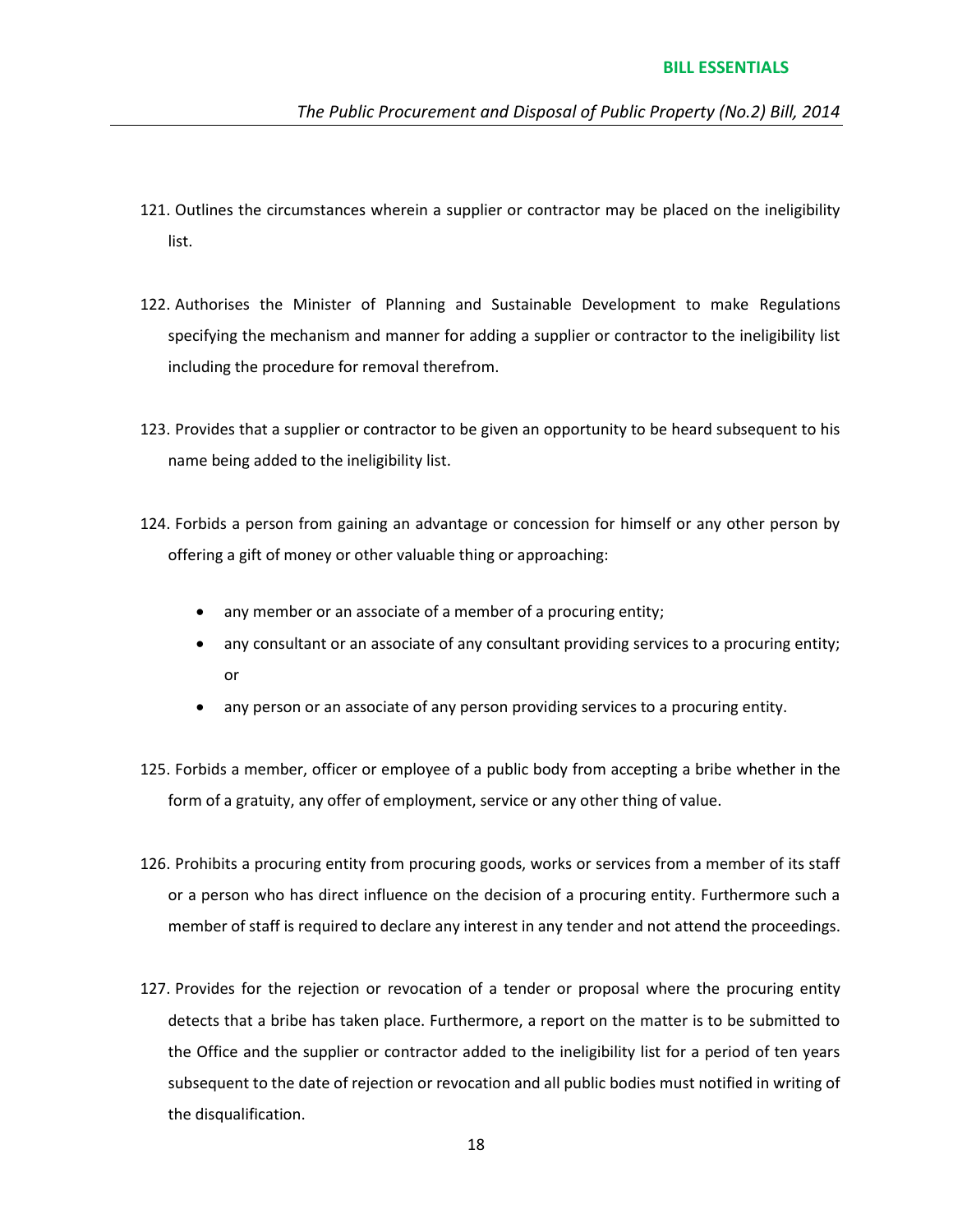- 128. Provides that a person who contravenes the provisions of section 59 commits an offence and is liable on conviction to a fine one million dollars and five years' imprisonment.
- 129. Provides that a person who is involved in or participates in bid rigging or directly or indirectly influences or attempts to influence any procurement proceedings to win an award of a procurement contract commits an offence and is liable to a fine of five million dollars and ten years' imprisonment.
- 130. Provides that a person who alters any procurement document in order to influence the outcome of procurement proceedings commits and offence and is liable to a fine of two million dollars and seven years' imprisonment.
- 131. Provides that a person who contravenes a section listed in column one of Schedule 1 commits an offence and is liable on conviction to a penalty specified in column 3.
- 132. Provides that a public body shall have a procurement officer responsible for public procurement and the disposal of public property.
- 133. Provides that references to commission of an offence by a public body shall be construed as commission of the offence by the procurement officer or any officer who purports to act in such capacity.
- 134. Provides that no prosecution of an offence under this Act be instituted without the written consent of the Director of Public Prosecutions.
- 135. Provides that no personal liability attach to any member of the Board, a committee, staff of the office or any authorized officer for anything done, omitted or permitted in the course of the operation of the Office unless it is shown that the act or omission was reckless or in bad faith.
- 136. Gives the Minister power to make regulations regarding the conduct of challenge proceedings and the addition to or removal from the ineligibility list.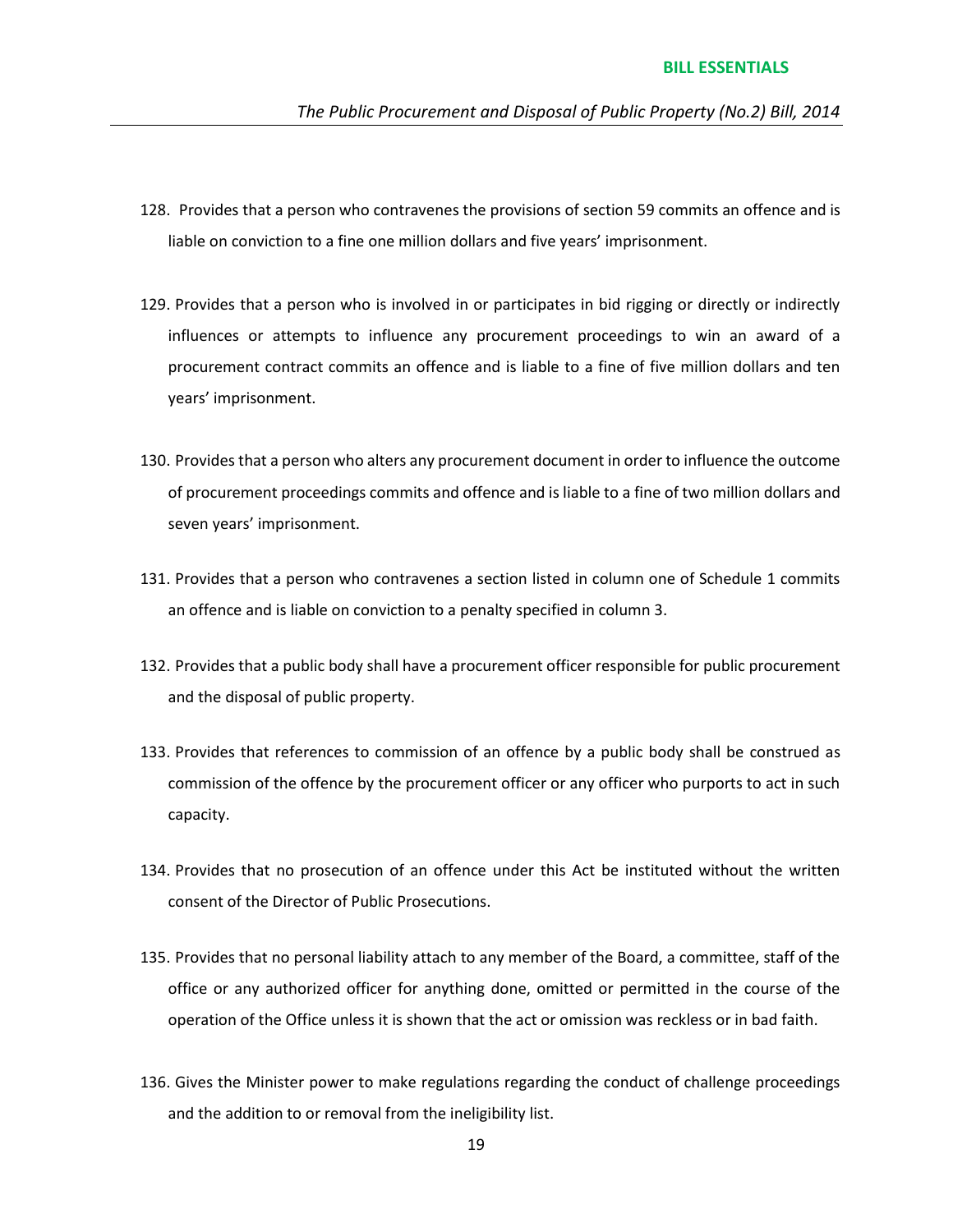- 137. Provides that regulations made under section 63 may provide that contravention of any regulation constitutes an offence and may prescribe penalties for any offence not exceeding a fine of one million dollars and imprisonment for five years.
- 138. Provides that regulations made under section 63 be subject to affirmative resolution of Parliament.
- 139. Repeals the Central Tenders Board Act. However, actions relating to a procurement or disposal of public property commenced prior to the proclamation of this Act proceed as though the Central Tenders Board Act is still in effect. References to the Director of Contracts or the Central Tenders Board Act will be interpreted as a reference to the Office or this Act respectively.
- 140. Provides that procurement proceedings in force upon the commencement of this Act be deemed in conformity of this.

#### **PART VIII- TRANSITIONAL**

- 141. Allows an officer holding a permanent appointment or a temporary appointment with two years continuous service to within three months of the date of assent of this Act to either:
	- a. Voluntarily retire from the Public Services on terms and conditions agreed between him or his union and the CPO; or
	- b. Transfer to the Office with approval from the PSC on terms and conditions no less favourable than those enjoyed by him in the Public Service; or
	- c. Remain in the Public Service provided that a similar position previously held by him is available in the Public Service.
- 142. Provides that where an officer chooses the option to be transferred to the Office that:
	- a. his superannuation benefits accrued will be preserved at the date of his employment by the Office and he will continue to accrue retirement benefits under the Pension Act at the salary he received immediately before his employment in the Office until the Pension Fund Plan is established;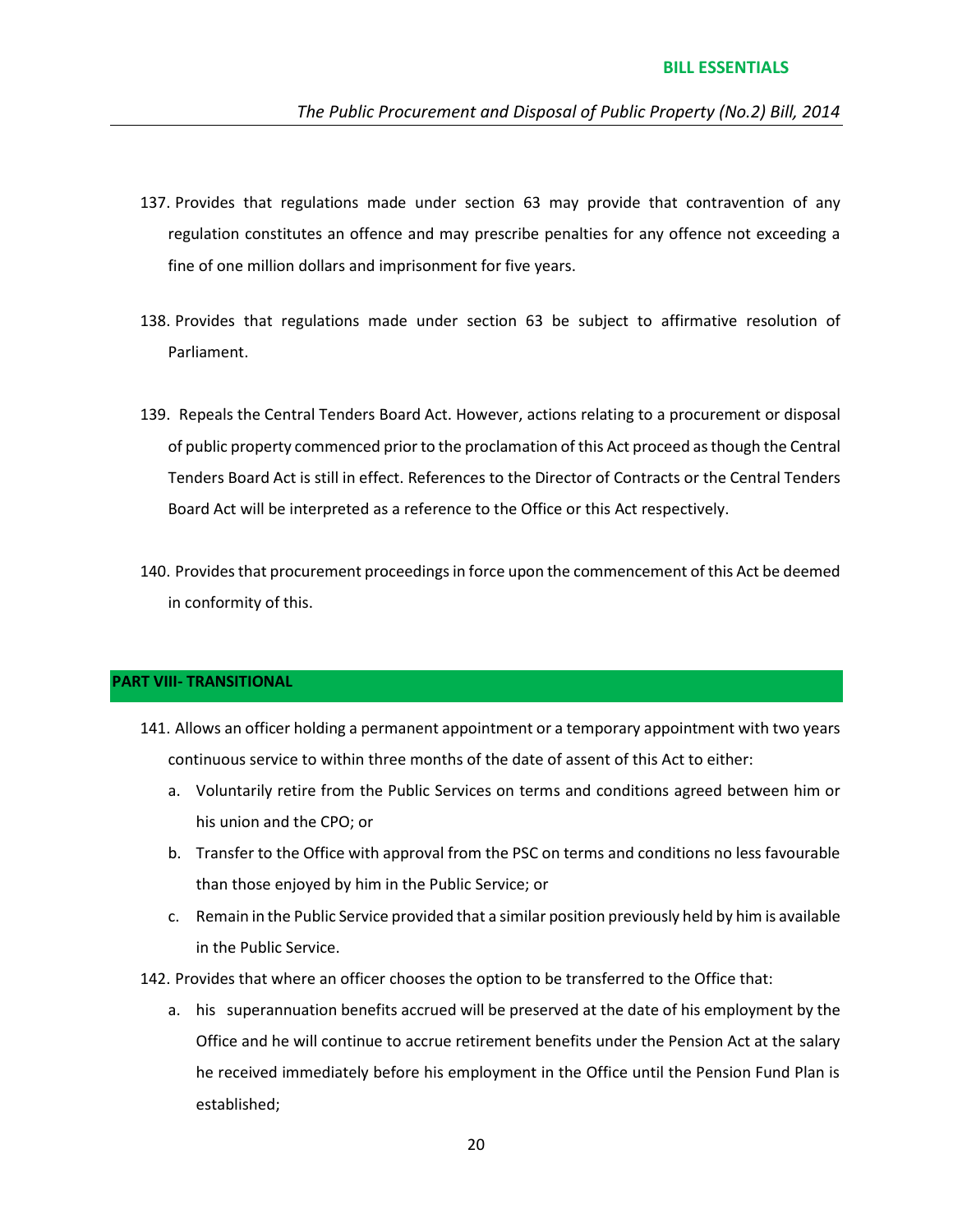- b. if the employee dies or retires before the establishment of the Pension Fund Plan and he was receiving a higher salary in the Office his retirement benefits will be based on the higher salary;
- c. the difference between the superannuation benefits based on the higher salary and those payable under the Pensions Act shall be paid by the Office; and
- d. where the Pension Fund Plan is established, his pensionable salary applicable to him will be calculated with the amounts from the fund and from the Public Service combined.

# **CONSIDERATIONS**

- The Bill repeals the Central Tenders Board Act and section 28 of the Tobago House of Assembly Act.
- The Bill provides whistleblower protection to a person who provides information regarding noncompliance with the Act.
- The Bill provides that the salaries and allowances of the Regulator and other members of the Board be determined by the Minister subject to the approval of Parliament.
- The Bill will require members of the Board or a committee to disclose any interest they may have in any matter under consideration.
- The Bill allows a procuring entity to withdraw an award where the supplier or contractor fails to sign any written procurement contract or fails to provide security for the performance of the contract.
- The Bill will allow the Office to make an application to the High Court to compel a person to give information or appear before the Office if he/she refuses to do so without lawful justification.
- The Bill will allow a contractor or supplier to bring challenge proceedings.
- The Bill provides penalties for offences involving collusion and attempting to influence members or associates of procuring entities.
- The Bill will grant immunity to members of the Board, a committee, staff of the Office or any authorised officer.
- The provides that written consent of the Director of Public Prosecutions will be required to prosecute any offence under the Act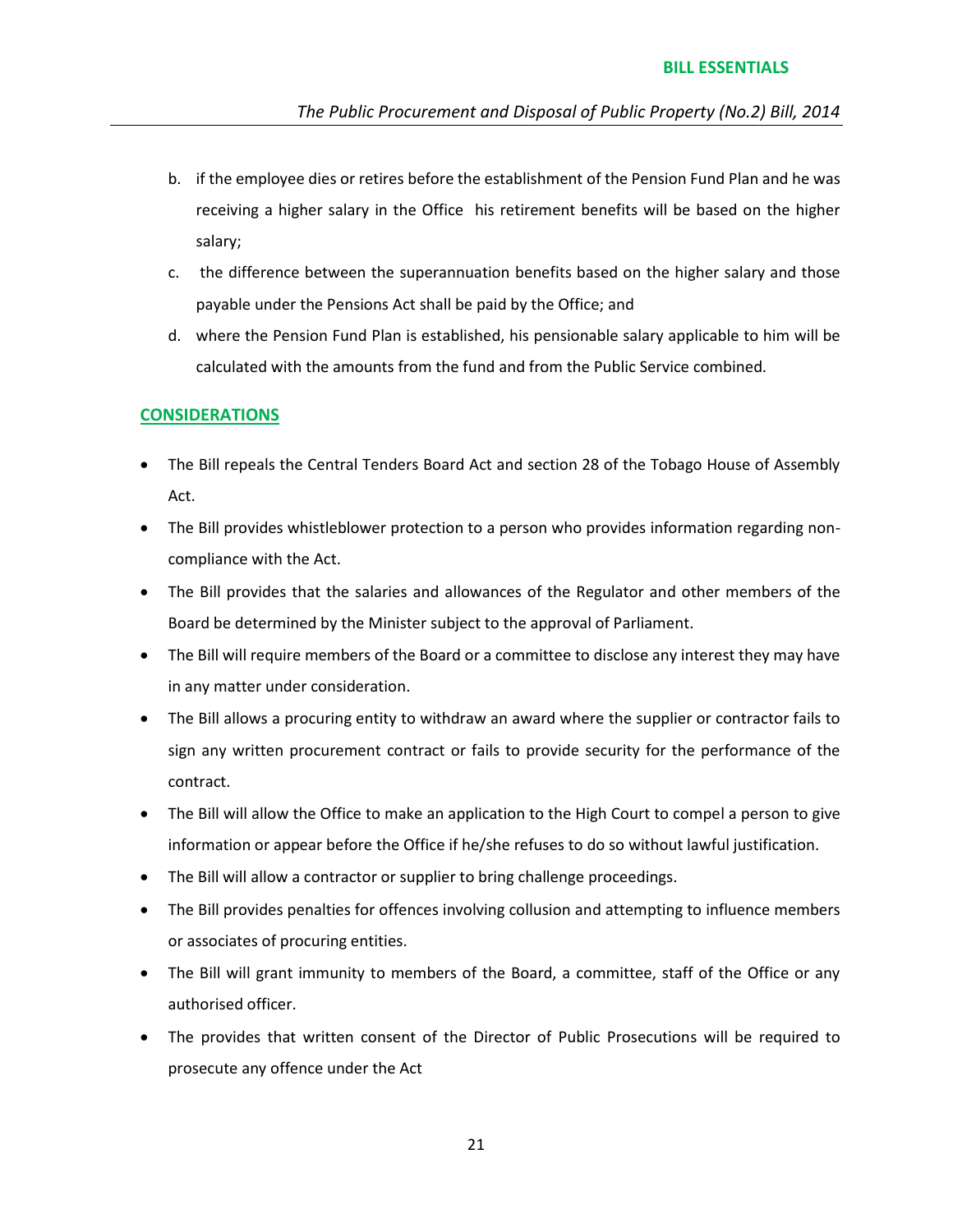| Country                                                                        | Legislation                                                                              | <b>Remarks</b>                                                                                                                                                                                                                         |
|--------------------------------------------------------------------------------|------------------------------------------------------------------------------------------|----------------------------------------------------------------------------------------------------------------------------------------------------------------------------------------------------------------------------------------|
| Public Contracts Directive<br><b>United Kingdom</b><br>2004/18/EC <sup>5</sup> |                                                                                          | Provides for the award of public works contracts,<br>public supply contracts and public service contracts                                                                                                                              |
|                                                                                | Utility Contracts Directive<br>2004/17/EC <sup>6</sup>                                   | Provides for entities operating in the water, energy,<br>transport and postal services sectors                                                                                                                                         |
|                                                                                | Defence<br>and<br>Security<br>Directive 2009/81/EC <sup>7</sup>                          | Provides for entities operating in the fields of<br>defence and security                                                                                                                                                               |
| Antigua<br>and<br><b>Barbuda</b>                                               | Procurement<br>and<br><b>The</b><br>Contract<br>Administration<br>Act, 2011 <sup>8</sup> | AN ACT to reform the procurement and contract<br>administration procedures of the Government, to<br>repeal the Tenders Board Act and to provide for<br>incidental and connected purposes.                                              |
| <b>Australia</b>                                                               | Australian Capital Territory<br>Government Procurement<br>Act, 2001 <sup>9</sup>         | The Australian<br>Capital Territory Government<br>Procurement Act, 2001 establishes a government<br>procurement board and make provision for the<br>procurement of goods and services by Territory<br>entities, and for other purposes |
| Canada                                                                         | <b>Broader</b><br>Public<br>Ontario<br>Sector Accountability Act,<br>201010              | Section 12 provides for the Management Board of<br>Cabinet<br>issue<br>directives<br>to<br>governing<br>the<br>procurement of goods and services by designated<br>broader public sector organizations.                                 |
|                                                                                |                                                                                          | The directives may incorporate by reference a<br>Government of Ontario policy or directive, in whole<br>or in part, as amended from time to time                                                                                       |
|                                                                                |                                                                                          | Provides that every designated broader public<br>sector organization to which the directives applies<br>shall comply with said directives                                                                                              |

#### **COMPARATIVE LEGISLATION IN OTHER JURISDICTIONS**

 $\overline{\phantom{a}}$ 

<sup>5</sup> [http://eur-lex.europa.eu/legal-](http://eur-lex.europa.eu/legal-content/en/ALL/;ELX_SESSIONID=GL72JRgM3BHcPQsL2HP3zD8ytCwXBnp7KL6RJjgc2kqfXGcFJGwF!-837314370?uri=CELEX:32004L0018)

[content/en/ALL/;ELX\\_SESSIONID=GL72JRgM3BHcPQsL2HP3zD8ytCwXBnp7KL6RJjgc2kqfXGcFJGwF!-](http://eur-lex.europa.eu/legal-content/en/ALL/;ELX_SESSIONID=GL72JRgM3BHcPQsL2HP3zD8ytCwXBnp7KL6RJjgc2kqfXGcFJGwF!-837314370?uri=CELEX:32004L0018) [837314370?uri=CELEX:32004L0018](http://eur-lex.europa.eu/legal-content/en/ALL/;ELX_SESSIONID=GL72JRgM3BHcPQsL2HP3zD8ytCwXBnp7KL6RJjgc2kqfXGcFJGwF!-837314370?uri=CELEX:32004L0018)

<sup>6</sup> <http://eur-lex.europa.eu/LexUriServ/LexUriServ.do?uri=OJ:L:2004:134:0001:0113:en:PDF>

<sup>7</sup> <http://eur-lex.europa.eu/LexUriServ/LexUriServ.do?uri=CELEX:32009L0081:EN:NOT>

<sup>8</sup> <http://laws.gov.ag/bills/a2011-1.pdf>

<sup>9</sup> <http://www.legislation.act.gov.au/a/2001-28/20010524-539/pdf/2001-28.pdf>

<sup>10</sup> [http://www.e-laws.gov.on.ca/html/statutes/english/elaws\\_statutes\\_10b25\\_e.htm](http://www.e-laws.gov.on.ca/html/statutes/english/elaws_statutes_10b25_e.htm)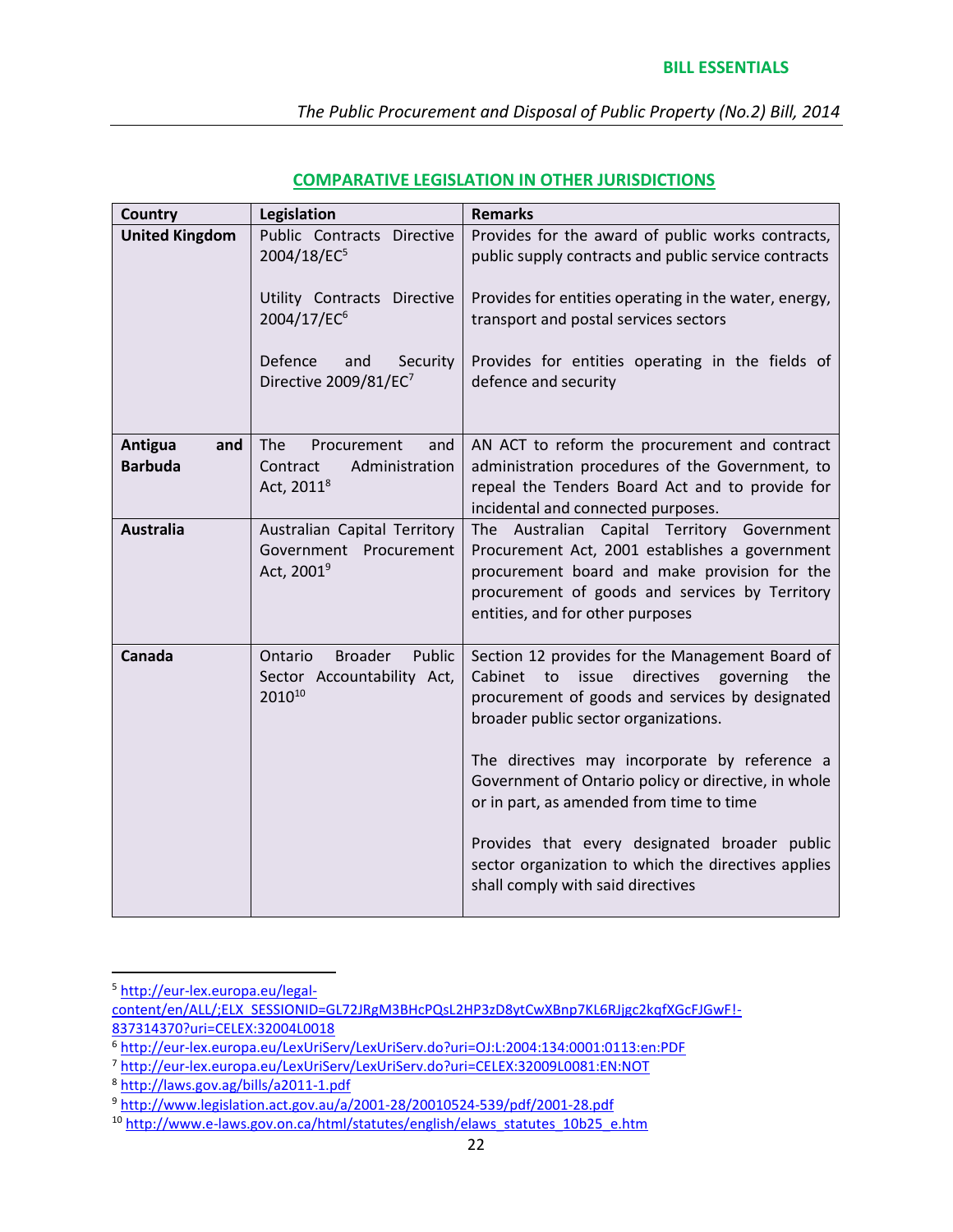# *The Public Procurement and Disposal of Public Property (No.2) Bill, 2014*

| Grenada             | Public<br>Procurement<br>and<br><b>Contract Administration Act</b><br>25, 200711 | Provides for the general requirement in relation to<br>procurement, and establishes a Public Procurement<br>Authority.                                                                                                                                                                                                                                                                    |
|---------------------|----------------------------------------------------------------------------------|-------------------------------------------------------------------------------------------------------------------------------------------------------------------------------------------------------------------------------------------------------------------------------------------------------------------------------------------------------------------------------------------|
| <b>Finland</b>      | Finland<br>Public<br>Act<br>on<br>Contracts (348/2007) <sup>12</sup>             | An Act to increase the efficiency of the use of public<br>funds, promote high-quality procurement and<br>safeguard opportunities for companies and other<br>communities in offering supply, service and public<br>works contracts under competitive bidding for<br>public procurement.                                                                                                    |
| Jamaica             | Contractor General's Act <sup>13</sup>                                           | Provides for a Commission of Parliament to be<br>known as the Contractor-General whose function is<br>to monitor the award and implementation of<br>government contracts with a view to ensuring that:<br>(i)<br>such contracts are awarded impartially<br>on merit and<br>(ii)<br>the circumstances in which<br>each<br>contract is awarded or terminated do<br>not involve impropriety. |
| Kenya               | The Public Procurement and<br>Disposal Act, 2005 <sup>14</sup>                   | An Act to establish procedures for efficient public<br>procurement and for the disposal of unserviceable,<br>obsolete or surplus stores, assets and equipment by<br>public entities and to provide for other related<br>matters.                                                                                                                                                          |
| <b>Singapore</b>    | Government<br>Procurement<br>Act (CHAPTER 120) <sup>15</sup>                     | An Act to give effect to the Agreement on<br>Government Procurement and other international<br>obligations of Singapore relating to procurements<br>by the Government and public authorities, and for<br>purposes connected therewith.                                                                                                                                                    |
| <b>South Africa</b> | <b>Constitution of The Republic</b><br>of South Africa, Act 108 of<br>1996 16    | Section 217 provides:<br>(1) When an organ of state in the national, provincial<br>or local sphere of government, or any other<br>institution<br>identified<br>in<br>national<br>legislation,<br>contracts for goods or services, it must do so in                                                                                                                                        |

<sup>&</sup>lt;sup>11</sup> [http://www.oas.org/juridico/spanish/grd\\_public\\_proc\\_admin.pdf](http://www.oas.org/juridico/spanish/grd_public_proc_admin.pdf)

 $\overline{a}$ 

<sup>12</sup> <http://www.finlex.fi/en/laki/kaannokset/2007/en20070348.pdf>

<sup>13</sup> [http://www.oas.org/juridico/spanish/jam\\_res9.pdf](http://www.oas.org/juridico/spanish/jam_res9.pdf)

<sup>&</sup>lt;sup>14</sup> [http://nationaloil.co.ke/pdf/public\\_procurement\\_and\\_disposal\\_act\\_2005.pdf](http://nationaloil.co.ke/pdf/public_procurement_and_disposal_act_2005.pdf)

<sup>15</sup> [http://statutes.agc.gov.sg/aol/search/display/view.w3p;page=0;query=DocId%3A%22b7fd903f-8889-49e2-9178-](http://statutes.agc.gov.sg/aol/search/display/view.w3p;page=0;query=DocId%3A%22b7fd903f-8889-49e2-9178-3ae88e93b835%22%20Status%3Ainforce%20Depth%3A0;rec=0)

[<sup>3</sup>ae88e93b835%22%20Status%3Ainforce%20Depth%3A0;rec=0](http://statutes.agc.gov.sg/aol/search/display/view.w3p;page=0;query=DocId%3A%22b7fd903f-8889-49e2-9178-3ae88e93b835%22%20Status%3Ainforce%20Depth%3A0;rec=0)

<sup>16</sup> <http://www.constitutionalcourt.org.za/site/theconstitution/thetext.htm>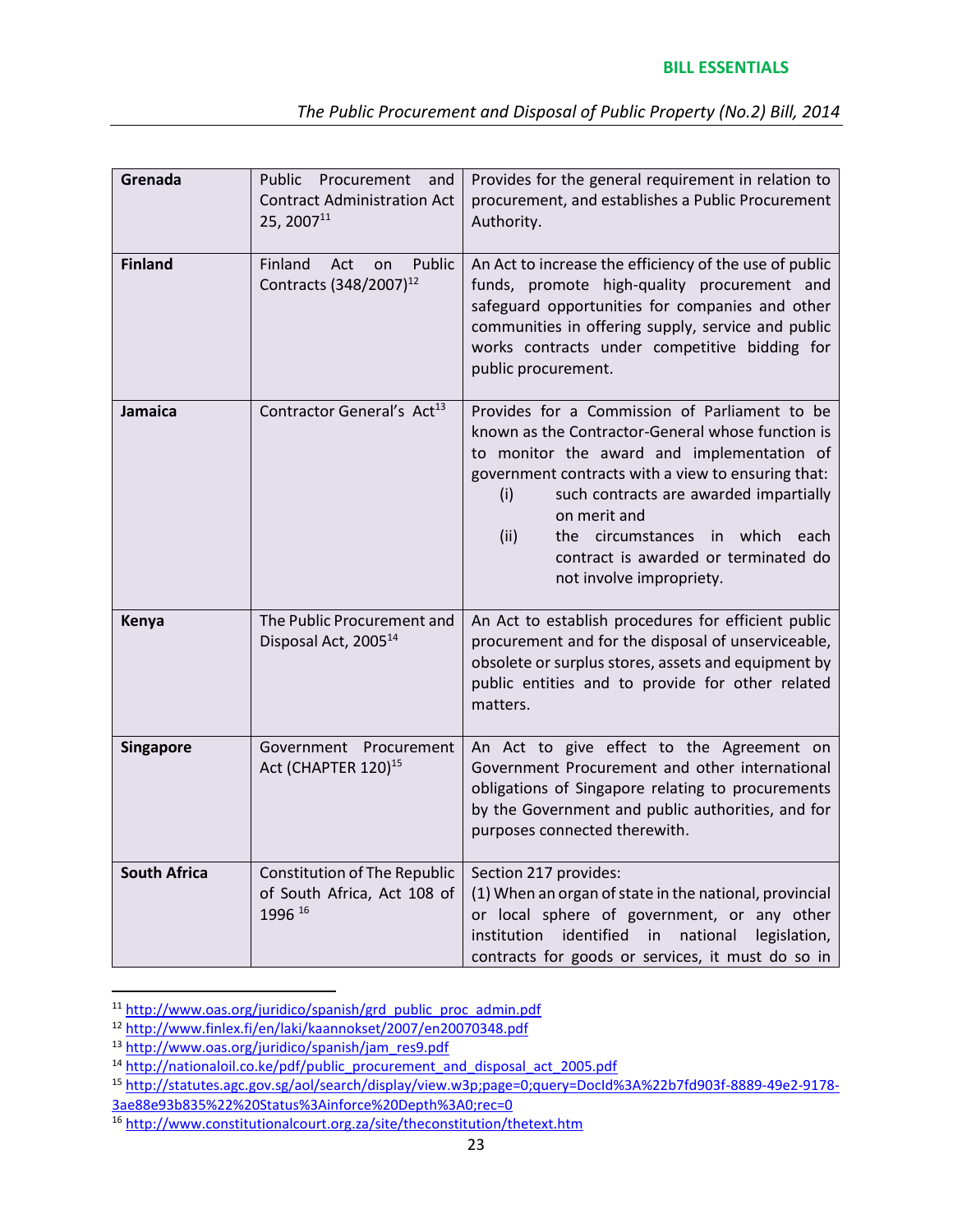| The Public Procurement and Disposal of Public Property (No.2) Bill, 2014 |  |  |
|--------------------------------------------------------------------------|--|--|
|--------------------------------------------------------------------------|--|--|

|        | Preferential<br>Procurement<br>Policy Framework Act<br>No. 5 of 2000 <sup>17</sup> | accordance with a system which is fair, equitable,<br>transparent, competitive and cost-effective.<br>(2) Subsection (1) does not prevent the organs of<br>state or institutions referred to in that subsection<br>from implementing a procurement policy providing<br>$for-$<br>(a) categories of preference in the allocation of<br>contracts; and<br>(b) the protection or advancement of persons, or<br>categories of persons, disadvantaged by unfair<br>discrimination.<br>(3) National legislation must prescribe a framework<br>within which the policy referred to in subsection (2)<br>must be implemented.<br>An act to give effect to section 217 (3) of the<br>Constitution by providing a framework for the<br>implementation of the procurement<br>policy<br>contemplated in section 217 (2) of the Constitution;<br>and to provide for matters connected therewith. |
|--------|------------------------------------------------------------------------------------|-------------------------------------------------------------------------------------------------------------------------------------------------------------------------------------------------------------------------------------------------------------------------------------------------------------------------------------------------------------------------------------------------------------------------------------------------------------------------------------------------------------------------------------------------------------------------------------------------------------------------------------------------------------------------------------------------------------------------------------------------------------------------------------------------------------------------------------------------------------------------------------|
| Uganda | The Public Procurement and<br>Disposal of Public<br>Assets Act, 2003 <sup>18</sup> | Section 2 provides that the Act shall apply to all<br>public procurement and disposal activities and in<br>particular to all public finances originating from the<br>Consolidated Fund.                                                                                                                                                                                                                                                                                                                                                                                                                                                                                                                                                                                                                                                                                             |

# **UTILIZED REFERENCE MATERIAL**

#### **Articles**

 $\overline{a}$ 

 A Modern Public Procurement Law For Trinidad and Tobago a Necessity for Good Governance Parts I and II <http://chamber.org.tt/?p=7754> [http://chamber.org.tt/articles/a-modern-public-procurement-law-for-trinidad-and-tobago-a](http://chamber.org.tt/articles/a-modern-public-procurement-law-for-trinidad-and-tobago-a-necessity-for-good-governance-2/)[necessity-for-good-governance-2/](http://chamber.org.tt/articles/a-modern-public-procurement-law-for-trinidad-and-tobago-a-necessity-for-good-governance-2/) 

<sup>17</sup>[http://www.nhbrc.org.za/files/Tender/procurement/Preferential%20Procurement%20Policy%20Framework%20](http://www.nhbrc.org.za/files/Tender/procurement/Preferential%20Procurement%20Policy%20Framework%20Act%5B1%5D.pdf) [Act%5B1%5D.pdf](http://www.nhbrc.org.za/files/Tender/procurement/Preferential%20Procurement%20Policy%20Framework%20Act%5B1%5D.pdf)

<sup>18</sup> [http://www.assetrecovery.org/kc/resources/org.apache.wicket.Application/repo?nid=94014101-5e44-11dd](http://www.assetrecovery.org/kc/resources/org.apache.wicket.Application/repo?nid=94014101-5e44-11dd-b82b-91894576584e)[b82b-91894576584e](http://www.assetrecovery.org/kc/resources/org.apache.wicket.Application/repo?nid=94014101-5e44-11dd-b82b-91894576584e)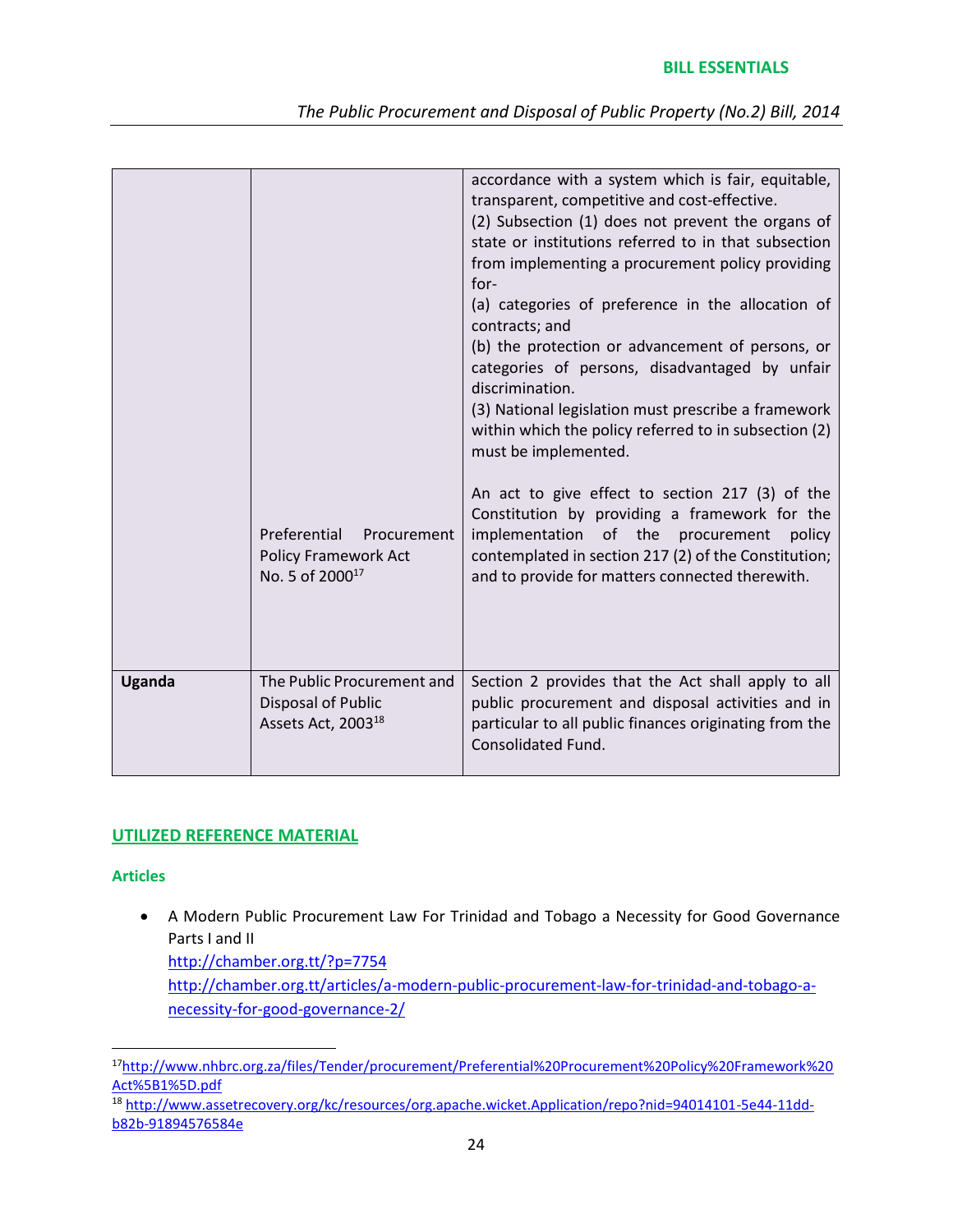# *The Public Procurement and Disposal of Public Property (No.2) Bill, 2014*

- Vinogradov, Dmitri, Elena Shadrina, and Larissa Kokareva. 2014. "PUBLIC PROCUREMENT MECHANISMS FOR PUBLIC-PRIVATE PARTNERSHIPS." Journal of Public Procurement 14, no. 4: 538-566.
- Nugroho, Rino. "Electronic Government Procurement Adoption in Developing Economies: How Corruption Influence System's Adoption." Proceedings of the European Conference on E-Government (January 2014): 344-351.
- Çetinkaya, Özhan. 2014. "Evaluation of Public Procurement System Considering the Principles of Competition, Transparency and Equal Treatment." Business & Economics Research Journal 5, no. 3: 97-112.
- Hunsaker, Kelly. 2009. "ETHICS IN PUBLIC PROCUREMENT: BUYING PUBLIC TRUST." Journal of Public Procurement 9, no. 3/4: 411-418.
- Thiankolu, Muthomi. 2011. "RECONCILING INCONGRUOUS POLICY OBJECTIVES AND BENCHMARKING KENYA'S PUBLIC PROCUREMENT LAW: A REVIEW OF THE SELEX CASE." Journal of Public Procurement 11, no. 4: 451-481.
- Republic of Ghana "Guidelines for Disposal of Goods & Equipment" Public Procurement Board Accra, Ghana
- Public Procurement Oversight Authority "Public Procurement and Disposal General Manual" first edition march 2009 Kenya
- Kiama, Gikonyo Peter. "Factors Affecting Implementation of Public Procurement Act in SACCO Societies in Kenya"

#### **Newspaper References**

- Trinidad Express Newspapers, January 25th, 2014 *Public procurement pressure* <http://www.trinidadexpress.com/commentaries/Public-procurement-pressure-241987521.html>
- Trinidad Express Newspapers, September 2<sup>nd</sup>, 2014- Modern public procurement law for T&T [http://www.trinidadexpress.com/business-magazine/Modern-public-procurement-law-for-tt-](http://www.trinidadexpress.com/business-magazine/Modern-public-procurement-law-for-tt-273674891.html)[273674891.html](http://www.trinidadexpress.com/business-magazine/Modern-public-procurement-law-for-tt-273674891.html)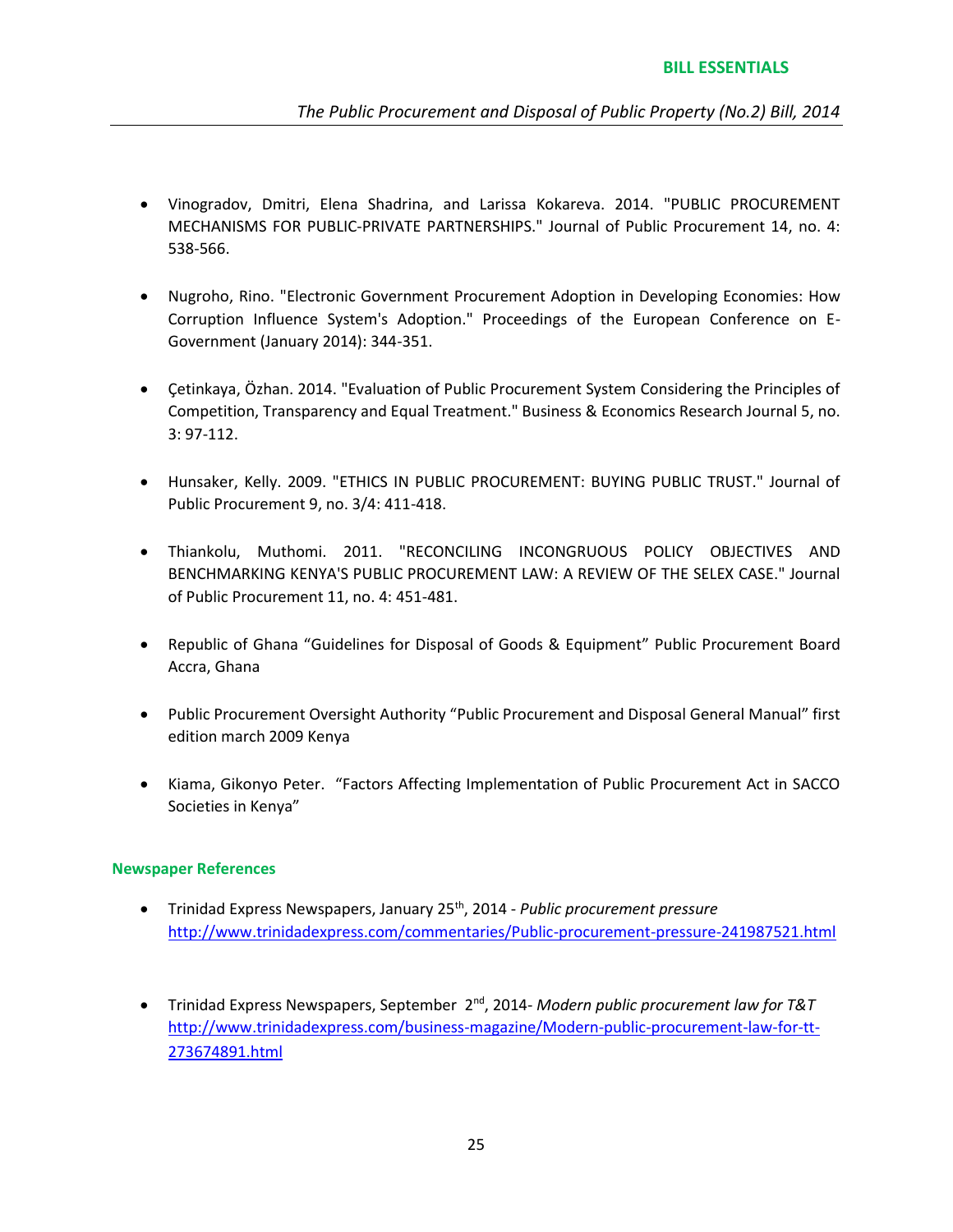- Trinidad and Tobago Newsday Newspapers, September 25 2014 *-The National Budget and Public Procurement* <http://www.newsday.co.tt/businessday/0,200857.html>
- Now Grenada, August  $26<sup>th</sup>$ , 2014 Opposition Supports Public Financing Management Legislation [http://nowgrenada.com/2014/08/opposition-supports-public-financing-management](http://nowgrenada.com/2014/08/opposition-supports-public-financing-management-legislation/)[legislation/](http://nowgrenada.com/2014/08/opposition-supports-public-financing-management-legislation/)

# **Other Useful Information**

- Ministry of Finance, REFORM OF THE PUBLIC SECTOR PROCUREMENT REGIME A White Paper August 2005 <http://finance.gov.tt/wp-content/uploads/2013/11/pub50.pdf>
- Joint Consultative Council Policy Initiatives: PUBLIC PROCUREMENT <http://www.jcc.org.tt/policy.htm>
- Caribbean Procurement Institute Ltd & Caribbean Association of Procurement Professionals Preliminary: Comments on The Public Procurement & Disposal of Property Bill No. 2 of 2014, 24th May 2014 [http://caribbeanprocurementinstitute.com/wp-content/uploads/2014/08/CPI-\\_Review-Public-](http://caribbeanprocurementinstitute.com/wp-content/uploads/2014/08/CPI-_Review-Public-Procurement-Bill-2014.pdf)[Procurement-Bill-2014.pdf](http://caribbeanprocurementinstitute.com/wp-content/uploads/2014/08/CPI-_Review-Public-Procurement-Bill-2014.pdf)
- House of Commons Library, Public Procurement: 31<sup>st</sup> January 2014 [http://www.parliament.uk/Templates/BriefingPapers/Pages/BPPdfDownload.aspx?bp](http://www.parliament.uk/Templates/BriefingPapers/Pages/BPPdfDownload.aspx?bp-id=SN06029)[id=SN06029](http://www.parliament.uk/Templates/BriefingPapers/Pages/BPPdfDownload.aspx?bp-id=SN06029)
- Revised Handbook of Public Sector Procurement Procedures (March 2014). Ministry of Finance, Jamaica [http://www.mof.gov.jm/procurement-policy/revised-handbook-public-sector-procurement](http://www.mof.gov.jm/procurement-policy/revised-handbook-public-sector-procurement-procedures-march-2014)[procedures-march-2014](http://www.mof.gov.jm/procurement-policy/revised-handbook-public-sector-procurement-procedures-march-2014)
- The Public Procurement disposal of Public Assets Authority, Uganda <http://www.ppda.go.ug/>
- Ethiopia Ministry of Finance and Economic Development, Public Procurement & Property Administration Agency <http://www.mofed.gov.et/English/Pages/GovernmentProcurementAgency.aspx>